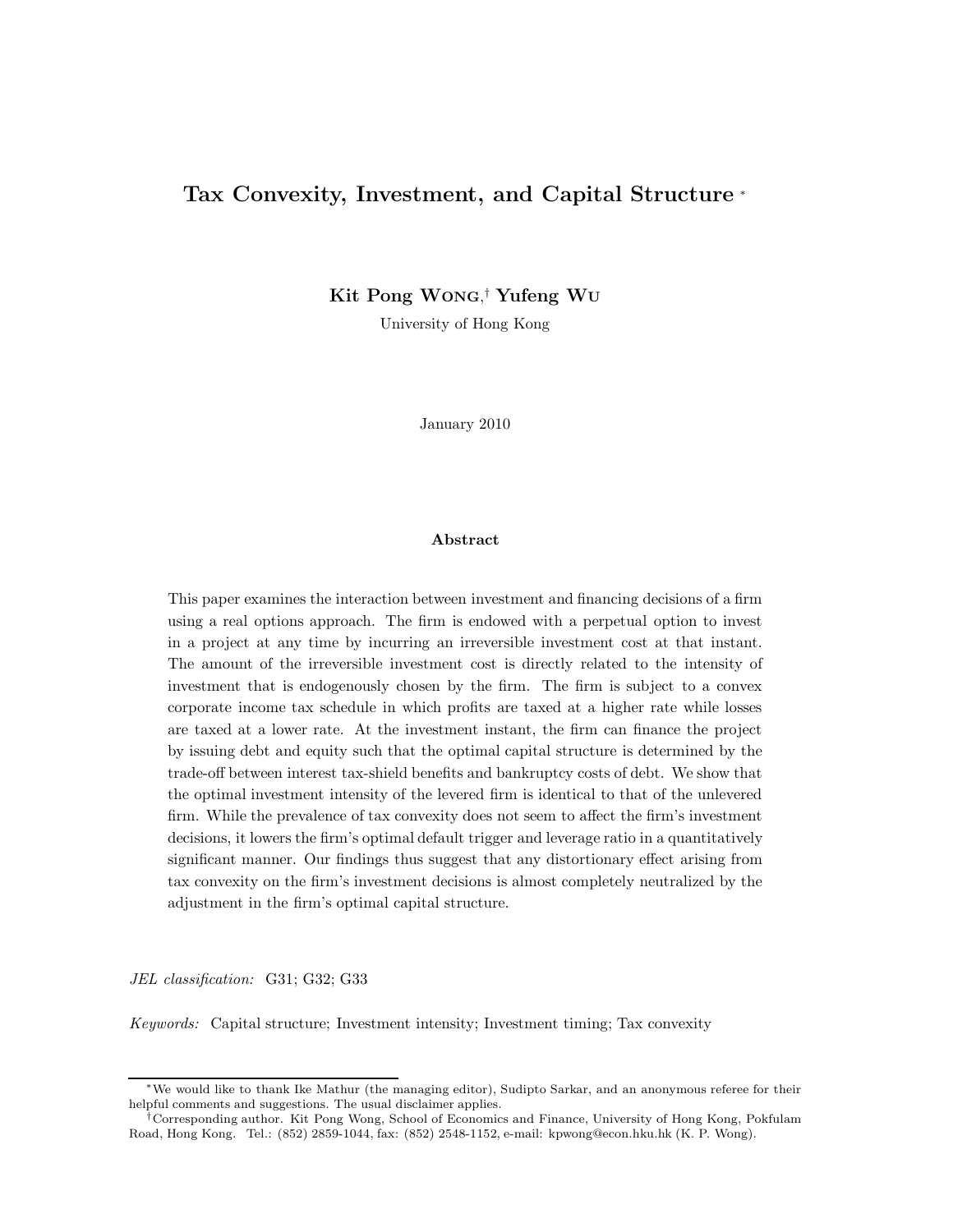## Tax Convexity, Investment, and Capital Structure

#### Abstract

This paper examines the interaction between investment and financing decisions of a firm using a real options approach. The firm is endowed with a perpetual option to invest in a project at any time by incurring an irreversible investment cost at that instant. The amount of the irreversible investment cost is directly related to the intensity of investment that is endogenously chosen by the firm. The firm is subject to a convex corporate income tax schedule in which profits are taxed at a higher rate while losses are taxed at a lower rate. At the investment instant, the firm can finance the project by issuing debt and equity such that the optimal capital structure is determined by the trade-off between interest tax-shield benefits and bankruptcy costs of debt. We show that the optimal investment intensity of the levered firm is identical to that of the unlevered firm. While the prevalence of tax convexity does not seem to affect the firm's investment decisions, it lowers the firm's optimal default trigger and leverage ratio in a quantitatively significant manner. Our findings thus suggest that any distortionary effect arising from tax convexity on the firm's investment decisions is almost completely neutralized by the adjustment in the firm's optimal capital structure.

JEL classification: G31, G32, G33

Keywords: Capital structure, Investment intensity, Investment timing, Tax convexity

#### 1. Introduction

Since the seminal work of Modigliani and Miller (1958), a rich theoretical literature has shown that market imperfections such as taxes, bankruptcy costs, agency conflicts, and information asymmetries drive linkages between corporate investment and financing decisions (see, e.g., Myers, 1974, 1977; Myers and Majluf, 1984; Dotan and Ravid 1985; Dammon and Senbet 1988; Mauer and Triantis 1994; Childs et al. 2005; Mauer and Sarkar, 2005; Wong, 2010). Most of the work in this literature, however, ignores the fact that corporate income tax schedules are by and large progressive and convex (see, e.g., Graham and Smith, 1999; Sarkar and Goukasian, 2006). To examine whether the prevalence of tax convexity has any significant effects on corporate financing decisions, Sarkar (2008) incorporates tax convexity—defined by asymmetric tax treatments of profits and losses—into a standard real options model of capital structure  $\dot{a}$  la Leland (1994) and Goldstein et al. (2001). Based on extensive numerical simulations, Sarkar (2008) finds that tax convexity indeed affects leverage ratios and default boundaries in a quantitatively significant manner, and thereby cannot be ignored in corporate financing decisions.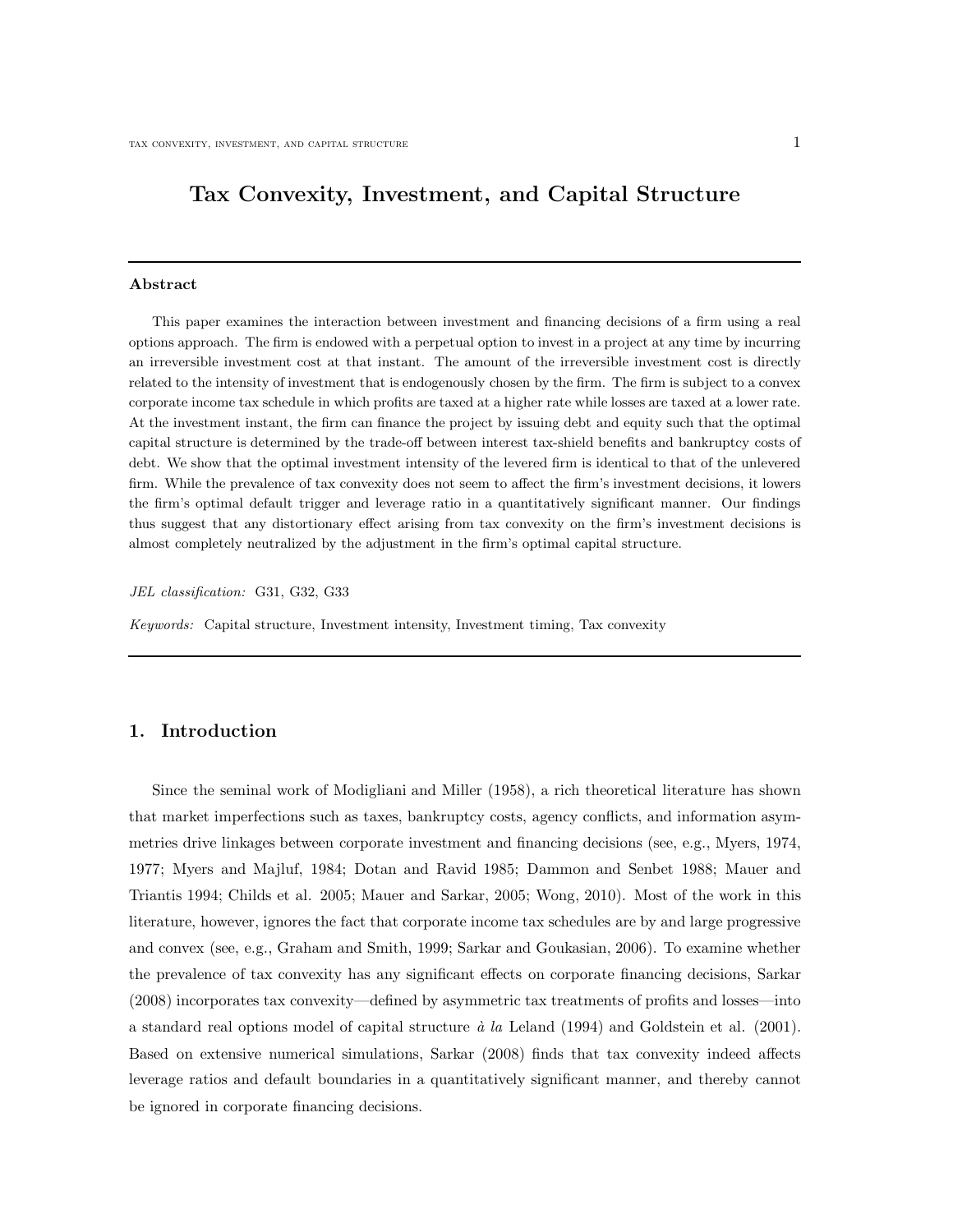The results of Sarkar (2008), albeit intriguing, are silent about how corporate investment and financing decisions interact when tax convexity prevails. The purpose of this paper is to fill the gap by extending the analysis of Sarkar (2008) to the case wherein both corporate investment and financing decisions are endogenously determined. To this end, we develop a continuous-time model of an owner-managed firm. The firm is initially endowed with a perpetual option to invest in a project at any time by incurring an irreversible investment cost at that instant. The amount of the irreversible investment cost determines the intensity of investment, which is a choice variable of the firm. The project generates a stream of stochastic earnings that follow a lognormal diffusion process and increase with the intensity of investment, as in Capozza and Li (1994, 2002) and Bar-Ilan and Strange (1999). We follow Sarkar (2008) to model tax convexity by a piecewise linear tax schedule, where profits are taxed at a higher rate while losses are taxed at a lower rate.

The firm makes three decisions regarding the undertaking of the project: the timing, intensity, and financing of investment. The firm's investment timing decision is characterized by a threshold (the investment trigger) such that the project is undertaken at the first instant when the earnings from the project reach the investment trigger from below (see, e.g., McDonald and Siegel 1986; Dixit and Pindyck 1994). The firm's investment intensity decision affects the amount of the irreversible investment cost according to a known technology that exhibits decreasing returns to scale. At the investment instant, the firm makes its financing decision by issuing debt and equity, where the debt issued is perpetual with a constant coupon payment per unit time. The firm chooses the optimal coupon payment so as to trade off the interest tax-shields against the bankruptcy costs of debt. The firm also chooses the optimal time to default on the debt obligation, which is tantamount to finding a threshold (the default trigger) such that the value of equity vanishes at the first instant when the earnings from the project reach the default trigger from above (see, e.g., Leland, 1994; Goldstein et al., 2001; Morellec, 2001). Upon default, equity holders get nothing and debt holders receive the liquidation value.

As a benchmark, we consider the firm's optimal investment decisions when only equity financing is allowed. We show that the unlevered firm chooses the optimal investment intensity that equates the value of the firm per unit intensity of investment to the marginal cost of investment at the investment instant. This is the usual optimality condition that the marginal return on investment is equal to the marginal cost of investment at the optimum. On the other hand, the unlevered firm chooses the optimal investment trigger taking into account the opportunity cost arising from killing the investment option when the project is undertaken, which is captured by the option value multiple (see Abel et al., 1996). The optimal investment trigger as such equates the value of the firm at the investment instant to the investment cost augmented by the option value multiple. Combining these two optimality conditions implies that the optimal investment intensity is the one at which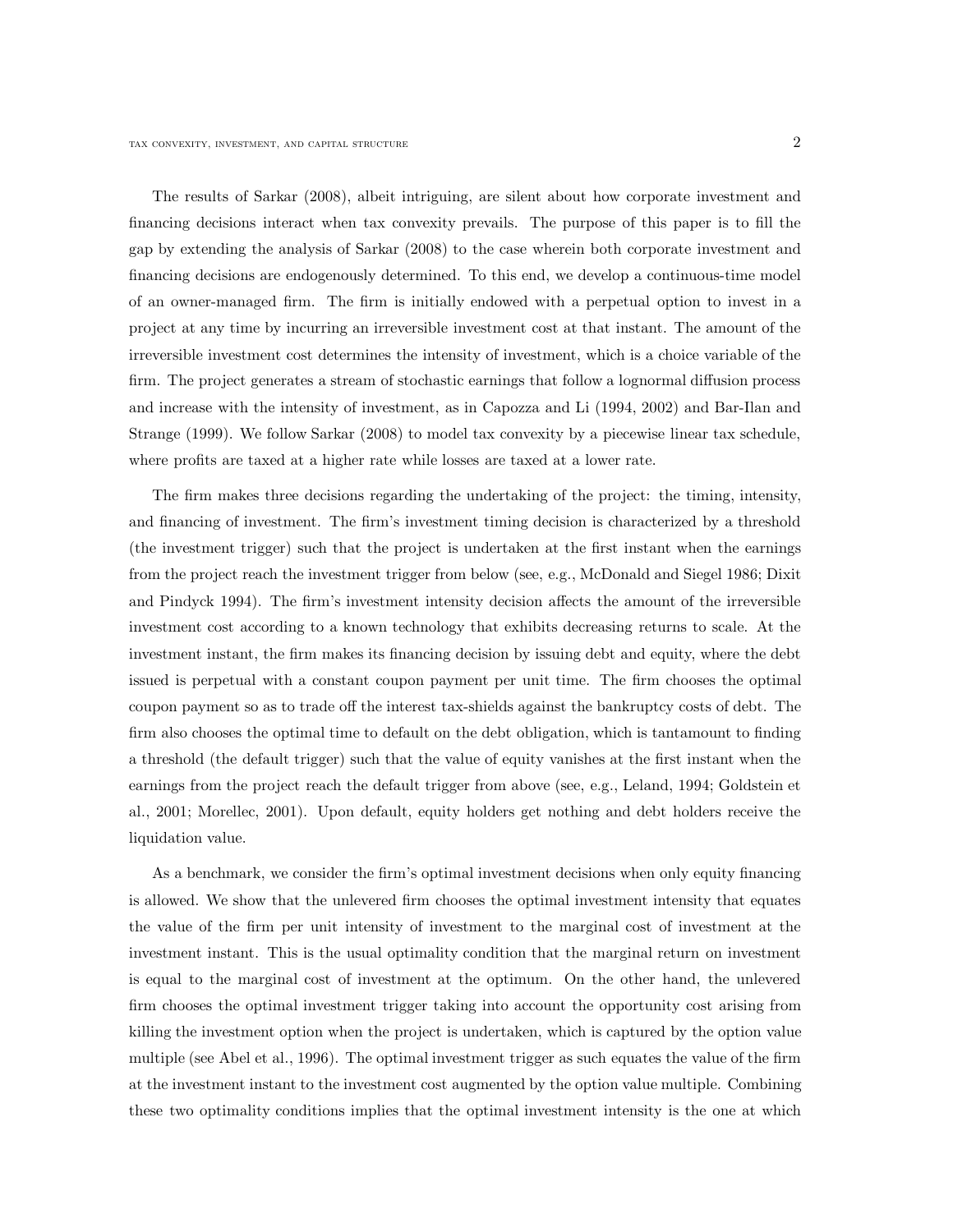the marginal cost of investment is equal to the average cost augmented by the option value multiple.

When the firm is allowed to issue debt and choose the coupon payment optimally, we show that the optimal investment intensity of the levered firm is identical to that of the unlevered firm. To understand the intuition of this seemingly surprising result, we consider the case wherein the coupon payment is exogenously given and not a choice variable of the firm. If the coupon payment is fixed at an amount below (above) the optimal level, the marginal interest tax-shield benefit of debt must be greater (smaller) than the marginal bankruptcy cost of debt. An increase in the investment intensity renders the fixed coupon payment to be further away from (closer to) the optimal level, thereby reducing (enhancing) that the marginal return on investment. On the other hand, the higher (lower) marginal interest tax-shield benefit of debt as compared to the marginal bankruptcy cost of debt makes the opportunity cost of killing the investment option go down (up). The optimal investment intensity as such equates the marginal cost of investment to the average cost plus the decrease (increase) in the opportunity cost per unit intensity of investment augmented by the option value multiple. When the coupon payment is optimally chosen, there are no longer any adjustments to the value of the investment option per unit intensity of investment and to the marginal return of investment. Hence, the levered firm and the unlevered firm adopt the same optimal investment intensity that equates the marginal cost of investment to the average cost augmented by the option value multiple.<sup>1</sup>

To examine the economic significance of tax convexity on the firm's investment and financing decisions, we follow Sarkar (2008) to conduct numerical analysis with a set of reasonable parameter values. We find that making the corporate income tax schedule convex does not affect the optimal investment intensity and raises the optimal investment trigger insignificantly. The prevalence of tax convexity, however, has non-trivial adverse effect on both the optimal default trigger and the optimal leverage ratio. Our findings suggest that any distortionary effect arising from tax convexity on the firm's investment decisions is almost completely neutralized by the adjustment in the firm's optimal capital structure. Hence, we can conclude that tax convexity can be ignored in corporate investment decisions, but cannot be ignored in corporate financing decisions (see also Sarkar, 2008).

The rest of this paper is organized as follows. Section 2 delineates our continuous-time model of a firm that is endowed with a perpetual option to invest in a project under uncertainty. The firm is subject to a convex corporate income tax schedule. Section 3 derives the values of debt and equity of the firm at the investment instant. Section 4 examines the firm's optimal investment decisions in the benchmark case of all-equity financing. Section 5 characterizes the optimal investment and financing decisions of the firm. Section 6 numerically measures the economic significance of tax

 $1$ Wong (2010) derives the neutrality of debt in investment intensity when corporate income tax schedules are linear and symmetric, which is a special case of our findings under tax convexity.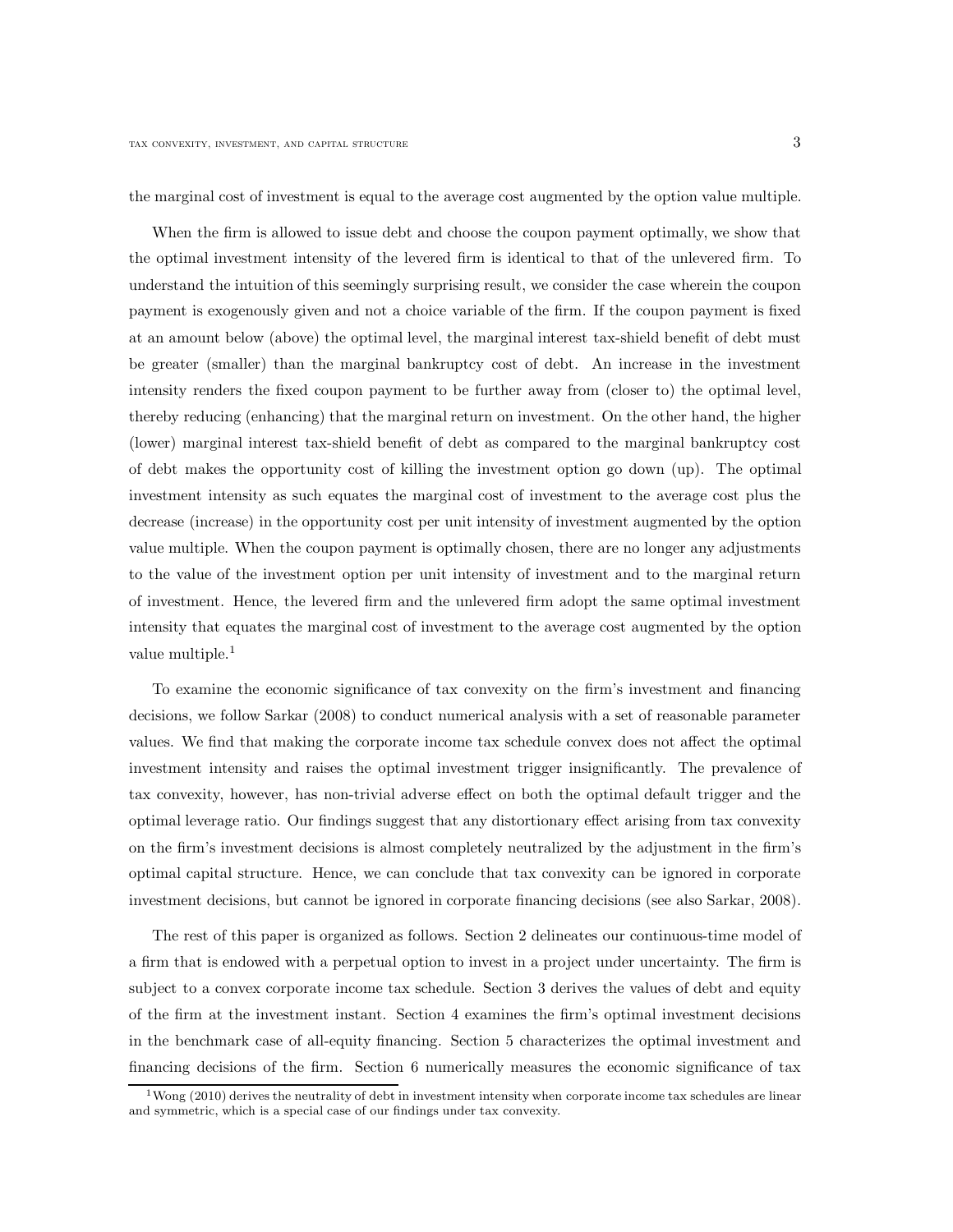convexity on the firm's investment and financing decisions. The final section concludes.

#### 2. The model

Consider a risk-neutral, owner-managed firm that has monopoly access to a perpetual option to invest in a project.<sup>2</sup> Time is continuous and indexed by  $t \in [0, \infty)$ . The default-free term structure is flat with a known instantaneous rate of interest,  $r > 0$ .

The firm makes three decisions regarding the undertaking of the project: the timing, intensity, and financing of investment. The firm's investment intensity,  $q \geq 0$ , affects the stream of stochastic earnings before interest and taxes (EBIT),  $\{qX_t : t \geq 0\}$ , generated from the project, where  $X_t > 0$ is a state variable specifying the project's EBIT at time  $t$  per unit intensity of investment. The stochastic process,  $\{X_t : t \geq 0\}$ , is governed by the following geometric Brownian motion:

$$
dX_t = \mu X_t dt + \sigma X_t dZ_t,
$$
\n<sup>(1)</sup>

where  $\mu < r$  and  $\sigma > 0$  are constant parameters, and  $dZ_t$  is the increment of a standard Wiener process under the risk-neutral probability space,  $(\Omega, \mathcal{F}, \mathcal{Q})$ .<sup>3</sup> Eq. (1) implies that the growth rate of  $X_t$  is normally distributed with a mean,  $\mu \Delta t$ , and a variance,  $\sigma^2 \Delta t$ , over a time interval,  $\Delta t$ . The initial value of the state variable,  $X_0 > 0$ , is known at  $t = 0$ .

To undertake the project at endogenously chosen time,  $t \geq 0$ , and intensity,  $q \geq 0$ , the firm has to incur an irreversible investment cost,  $I(q)$ , at that instant, where  $I(0) \geq 0$ ,  $I'(0) = 0$ , and  $I'(q) > 0$  and  $I''(q) > 0$  for all  $q > 0.4$  We further assume that the elasticity of the investment cost with respect to the intensity of investment,  $qI'(q)/I(q)$ , is strictly increasing in q. It is well known that finding the optimal time to invest in the project is tantamount to finding a threshold value,  $X_I$ , of the state variable,  $X_t$ , such that the firm optimally exercises the investment option at the first instant when  $X_t$  reaches  $X_I$  from below (see, e.g., McDonald and Siegel, 1986; Dixit and Pindyck, 1994). We refer to  $X_I$  as the investment trigger, which is a choice variable of the firm. Let  $T_I = \inf\{t \geq 0 : X_t = X_I\}$  be the (random) first passage time of the state variable,  $X_t$ , to reach the investment trigger,  $X_I$ , from below, starting off at  $t = 0$ .

At the investment instant,  $T_I$ , the firm can issue debt and equity to finance the investment cost,  $I(q)$ . The debt issued by the firm is perpetual in that debt holders receive a constant coupon

 $2$ The assumption of risk neutrality is innocuous as long as there are arbitrage-free and complete financial markets in which assets can be traded to span the state variable that determines the value of the firm.

<sup>&</sup>lt;sup>3</sup>The assumption that  $\mu < r$  is needed to ensure that the value of the firm is finite.

<sup>&</sup>lt;sup>4</sup>We allow for  $I(0) > 0$  to account for some fixed set-up costs that are required to initiate the project. The strict convexity of  $I(q)$  implies that the project exhibits decreasing returns to scale.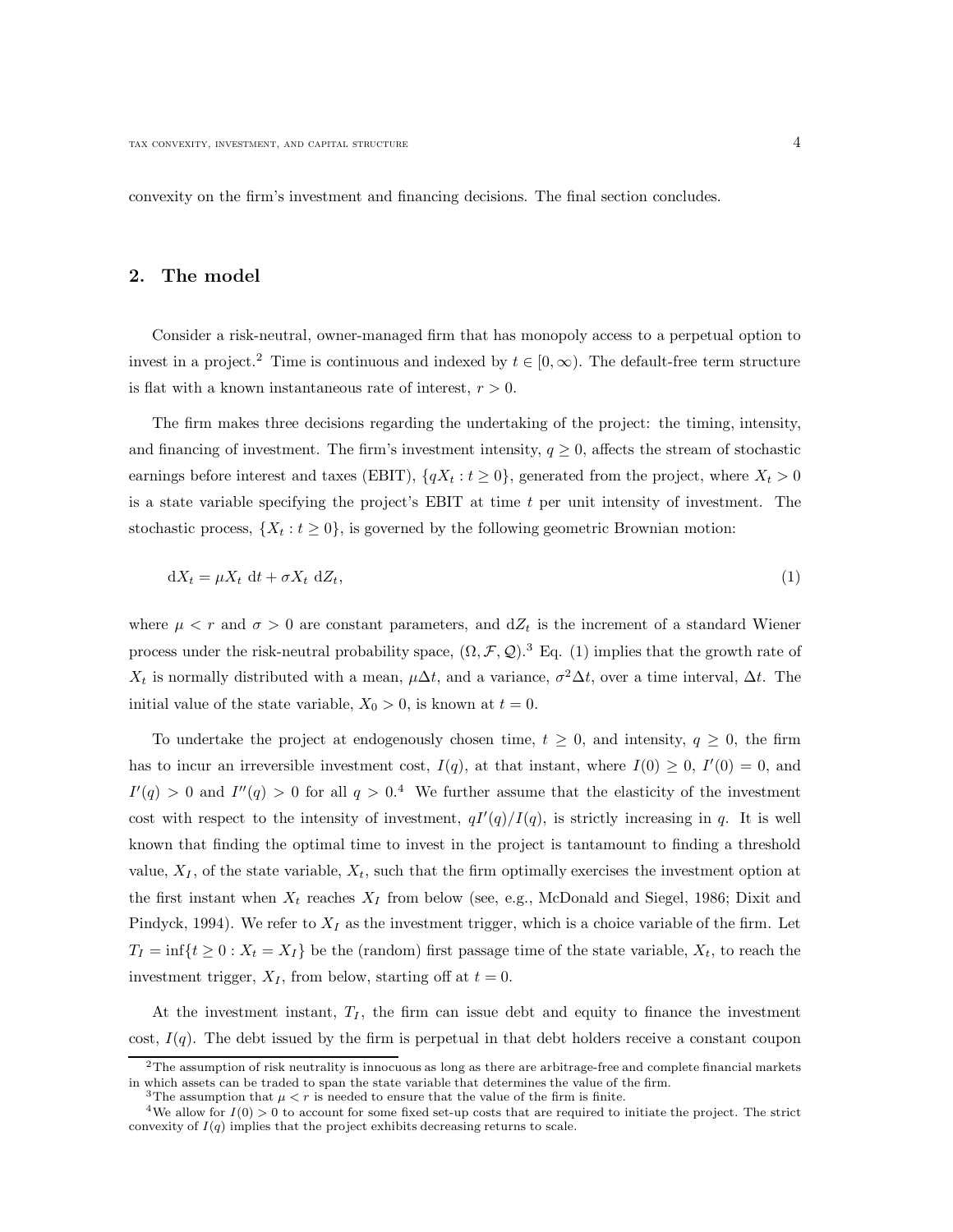payment,  $C > 0$ , per unit time until default occurs, where C is a choice variable of the firm. The coupon payments to debt holders are tax-deductible so that the taxable income is  $qX_t - C$  per unit time. As in Sarkar (2008), the firm pays corporate income taxes at a constant tax rate,  $\tau \in (0, 1)$ , if the taxable income is positive, i.e., if  $qX_t > C$ , and at another lower rate,  $\theta\tau$ , if the taxable income is negative, i.e., if  $qX_t < C$ , where  $\theta \in [0, 1]$  is a constant. In the extreme case that  $\theta = 0$ , the corporate income tax schedule is convex and asymmetric with no loss-offset provisions. In the other extreme case that  $\theta = 1$ , the corporate income tax schedule becomes linear and symmetric with full loss-offset provisions. In general, a smaller value of  $\theta$  signifies higher tax convexity. We can, therefore, interpret  $\theta$  as a parameter that inversely gauges the degree of tax convexity in the corporate income tax schedule.

Equity holders have limited liability and thus the option to default on their debt obligations. The optimal policy for equity holders is to default at the first instant when the value of equity vanishes, which is equivalent to solving the default trigger,  $X_D$ , at which the value of equity vanishes as the state variable,  $X_t$ , reaches  $X_D$  the first time from above (see, e.g., Leland, 1994; Goldstein et al., 2001; Morellec, 2001).<sup>5</sup> Let  $T_D = \inf\{t \geq T_I : X_t = X_D\}$  be the (random) first passage time at which the default trigger,  $X_D$ , is reached from above, starting off at the investment instant,  $T_I$ .

At the default instant,  $T_D$ , the firm is immediately liquidated and absolute priority is enforced. Following Mello and Parsons (1992) and Morellec (2001), we assume that, after default, the new owners continue to employ the asset in its current use to yield the unlevered value,  $V^U(q, X_D)$ :

$$
V^{U}(q, X_{D}) = \mathcal{E}_{\mathcal{Q}}^{X_{D}} \left[ \int_{T_{D}}^{\infty} e^{-r(t - T_{D})} (1 - \tau) q X_{t} \, \mathrm{d}t \right] = (1 - \tau) \left( \frac{q X_{D}}{r - \mu} \right),\tag{2}
$$

where  $E_{\mathcal{Q}}^{X_D}(\cdot)$  is the expectation operator with respect to the risk-neutral probability measure,  $\mathcal{Q}$ , conditional on  $X_D$ . The liquidation value of the firm at the default instant,  $T_D$ , is then given by  $(1 - b)V^{U}(q, X_{D})$ , where  $b \in [0, 1]$  is a parameter gauging the severity of bankruptcy costs.<sup>6</sup> Since absolute priority is enforced, equity holders get nothing and debt holders receive the liquidation value upon default.

We summarize the firm's investment and financing decisions by a triple,  $(q, X_I, C)$ , that specifies the investment intensity, q, the investment trigger,  $X_I$ , and the coupon payment, C. We solve the firm's decision problems by using backward induction and proceed in two steps. The first step is to derive the values of debt and equity after the firm has undertaken the project, fixing the investment intensity at  $q > 0$  and the coupon payment at  $C > 0$ . Denote  $X_D(q, C)$  as the default trigger

 $5$ This stock-based definition of default implies that it is optimal for equity holders to inject capital into the firm as long as the firm has positive economic net worth, and that the firm is insolvent on a flow basis at the default instant.

 $6$ Even when  $b = 0$ , the firm will not entirely finance by issuing debt. Too much leverage risks bankruptcy with the concomitant losses of the tax deductibility of coupon payments, thereby imposing limits on the usage of debt in the absence of bankruptcy costs (see Brennan and Schwartz, 1978; Leland, 1994).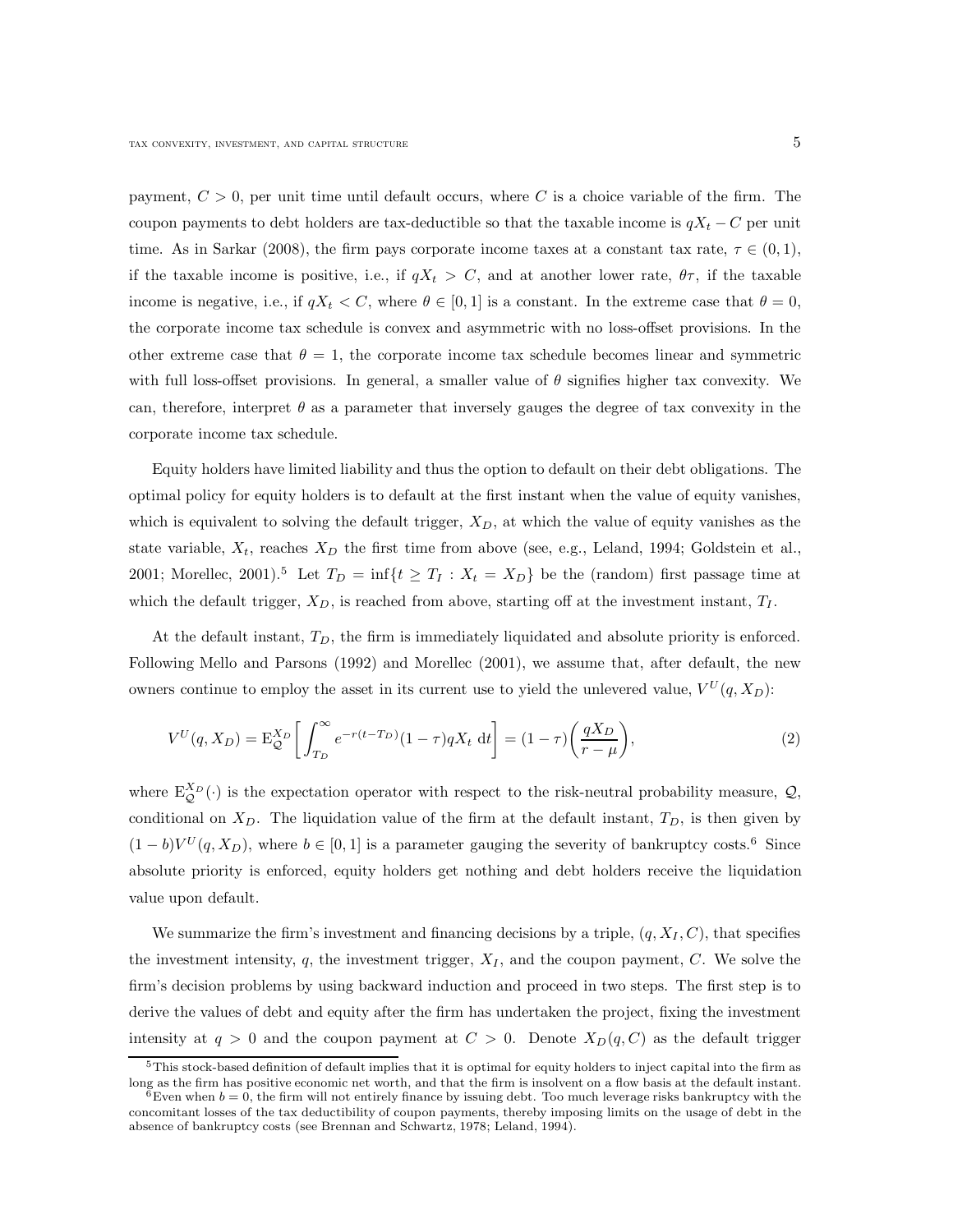endogenously chosen by equity holders. For all  $X \in [X_D(q, C), C/q]$ , the firm is currently suffering from negative taxable income and the value of equity is given by  $E_0(q, X, C)$ . On the other hand, for all  $X \ge C/q$ , the firm is currently receiving positive taxable income and the value of equity is given by  $E_1(q, X, C)$ . The value of debt is given by  $D(q, X, C)$  for all  $X \ge X_D(q, C)$ .

The second step uses the arbitrage-free values of debt and equity to solve the firm's optimal investment and financing decisions at  $t = 0$ . Specifically, the firm issues perpetual debt to raise  $D(q, X_I, C)$  at the investment instant,  $T_I$ . The difference,  $I(q) - D(q, X_I, C)$ , is raised from (paid to if negative) equity holders. The firm makes its investment and financing decisions,  $(q, X_I, C)$ , so as to maximize the value of equity,  $F<sup>L</sup>(X_0)$ , at  $t = 0$  (i.e., the value of the investment option):

$$
F^{L}(X_{0}) = \max_{q>0, X_{I}>X_{0}, C>0} \left\{ \begin{array}{l} \mathbf{E}_{\mathcal{Q}}^{X_{0}} \left\{ e^{-rT_{I}} [D(q, X_{I}, C) + E_{0}(q, X_{I}, C) - I(q)] \right\} & \text{if } C \geq qX_{I}, \\ \mathbf{E}_{\mathcal{Q}}^{X_{0}} \left\{ e^{-rT_{I}} [D(q, X_{I}, C) + E_{1}(q, X_{I}, C) - I(q)] \right\} & \text{if } C < qX_{I}, \end{array} \right\}
$$
(3)

where  $E_{\mathcal{Q}}^{X_0}(\cdot)$  is the expectation operator with respect to the risk-neutral probability measure,  $\mathcal{Q}$ , conditional on  $X_0$ .

#### 3. Valuation of debt and equity

In this section, we derive the values of debt and equity after the firm has undertaken the project, fixing the investment intensity at  $q > 0$  and the coupon payment at  $C > 0$ .

Using the standard arbitrage arguments (see, e.g., Dixit and Pindyck, 1994), the value of debt,  $D(q, X, C)$ , must satisfy the following ordinary differential equation:

$$
\frac{1}{2}\sigma^2 X^2 \frac{\partial^2 D(q, X, C)}{\partial X^2} + \mu X \frac{\partial D(q, X, C)}{\partial X} - rD(q, X, C) + C = 0,
$$
\n(4)

for all  $X \ge X_D(q, C)$ , subject to the following two boundary conditions:

$$
\lim_{X \to \infty} \frac{D(q, X, C)}{X} < \infty,\tag{5}
$$

and

$$
D[q, X_D(C), C] = (1 - b)V^U[q, X_D(q, C)].
$$
\n(6)

Eq.  $(5)$  rules out speculative bubbles as X approaches infinity. Eq.  $(6)$  is the value-matching condition such that the value of debt is equal to the liquidation of the firm,  $(1 - b)V^{U}[q, X_{D}(q, C)]$ , when X reaches the default trigger,  $X_D(q, C)$ .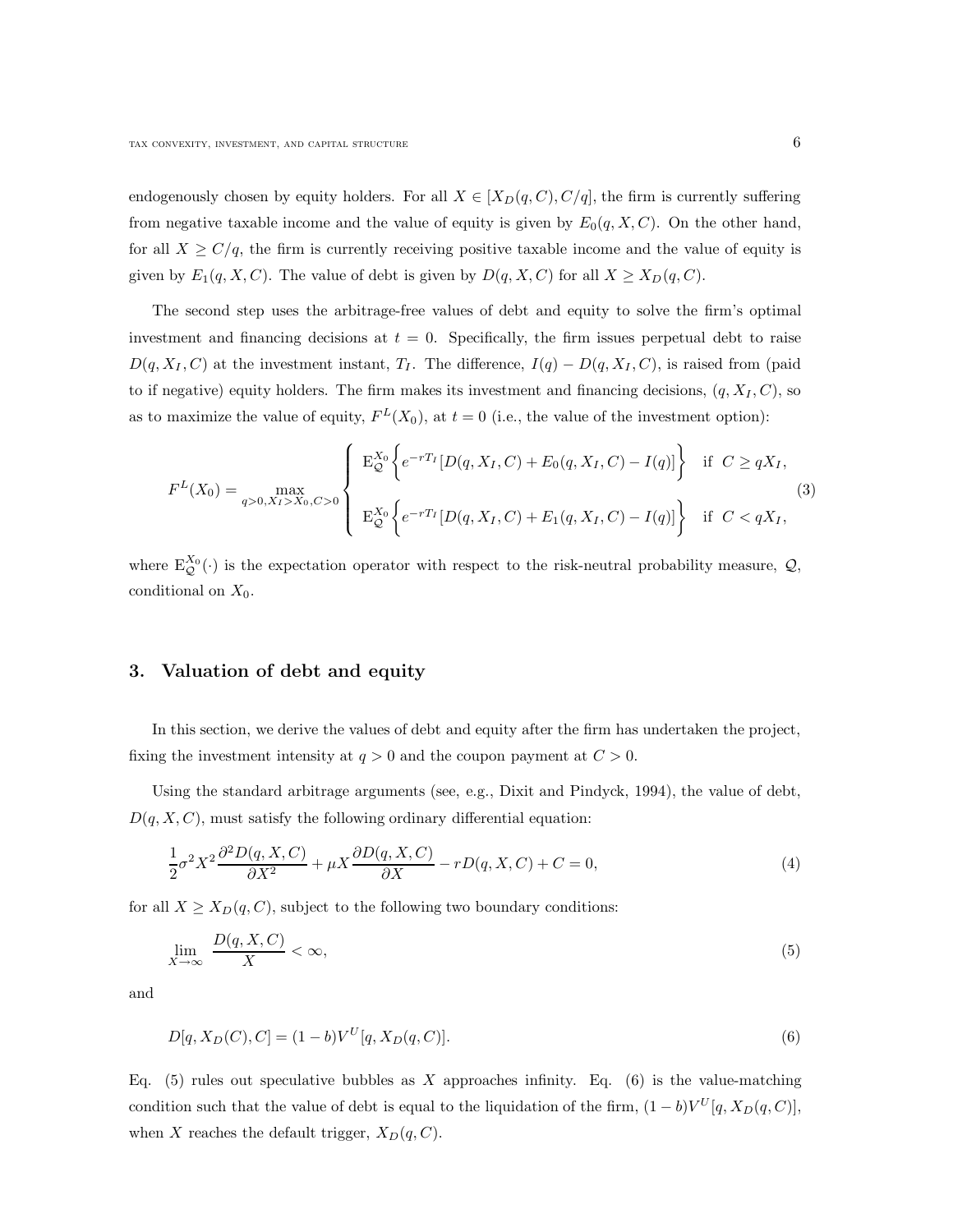Likewise, using the standard arbitrage arguments (see, e.g., Dixit and Pindyck, 1994), the value of equity when the current taxable income is negative,  $E_0(q, X, C)$ , and that when the current taxable income is positive,  $E_1(q, X, C)$ , must satisfy the following two ordinary differential equations:

$$
\frac{1}{2}\sigma^2 X^2 \frac{\partial^2 E_0(q, X, C)}{\partial X^2} + \mu X \frac{\partial E_0(q, X, C)}{\partial X} - rE_0(q, X, C) + (1 - \theta \tau)(qX - C) = 0,\tag{7}
$$

for all  $X \in [X_D(q, C), C/q]$ , and

$$
\frac{1}{2}\sigma^2 X^2 \frac{\partial^2 E_1(q, X, C)}{\partial X^2} + \mu X \frac{\partial E_1(q, X, C)}{\partial X} - r E_1(q, X, C) + (1 - \tau)(qX - C) = 0,
$$
\n(8)

for all  $X \ge C/q$ , respectively, subject to the following five boundary conditions:

$$
\lim_{X \to \infty} \frac{E_1(q, X, C)}{X} < \infty,\tag{9}
$$

$$
E_0[q, X_D(q, C), C] = 0,\t\t(10)
$$

$$
\left. \frac{\partial E_0(q, X, C)}{\partial X} \right|_{X = X_D(q, C)} = 0,\tag{11}
$$

$$
E_0(q, C/q, C) = E_1(q, C/q, C), \tag{12}
$$

and

$$
\left. \frac{\partial E_0(q, X, C)}{\partial X} \right|_{X = C/q} = \left. \frac{\partial E_1(q, X, C)}{\partial X} \right|_{X = C/q}.
$$
\n(13)

Eq. (9) rules out speculative bubbles as X approaches infinity. Eq. (10) is the value-matching condition such that the value of equity vanishes when X reaches the default trigger,  $X_D(q, C)$ . Eq. (11) is the smooth-pasting condition such that the default trigger,  $X_D(q, C)$ , maximizes the value of equity. Eqs. (12) and (13) hold because the geometric Brownian motion described in Eq. (1) can freely diffuse across  $X = C/q$ , thereby rendering the equity value function to be continuously differentiable at  $X = C/q$ .<sup>7</sup>

Define the following two constants,  $\alpha$  and  $\beta$ , that are derived from the fundamental quadratic equation,  $\frac{1}{2}\sigma^2 y(y-1) + \mu y - r = 0$ :<sup>8</sup>

$$
\alpha = \frac{\mu}{\sigma^2} - \frac{1}{2} + \sqrt{\left(\frac{1}{2} - \frac{\mu}{\sigma^2}\right)^2 + \frac{2r}{\sigma^2}} > 0,
$$
\n(14)

<sup>7</sup>See Dixit (1993) for a heuristic argument and Karatzas and Shreve (1988) for a rigorous proof.

<sup>&</sup>lt;sup>8</sup>That is,  $-\alpha$  and  $\beta$  are the negative root and the positive root of the fundamental quadratic equation,  $\frac{1}{2}\sigma^2 y(y - \alpha)$  $1) + \mu y - r = 0$ , respectively.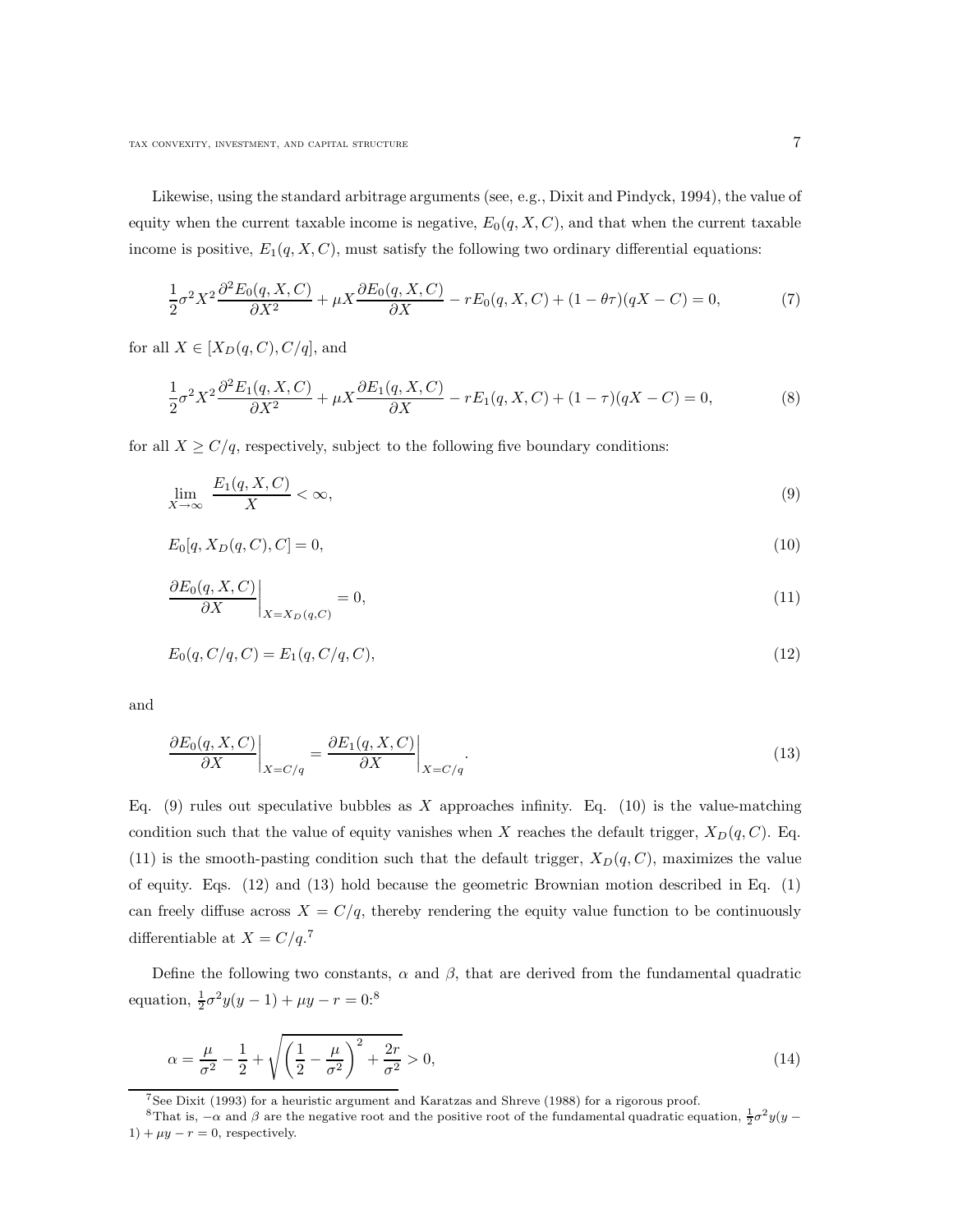and

$$
\beta = \frac{1}{2} - \frac{\mu}{\sigma^2} + \sqrt{\left(\frac{1}{2} - \frac{\mu}{\sigma^2}\right)^2 + \frac{2r}{\sigma^2}} > 1.
$$
\n(15)

Solving Eqs. (4), (7), and (8) subject to the given boundary conditions yields our first proposition.

**Proposition 1.** Fixing the investment intensity at  $q > 0$  and the coupon payment at  $C > 0$ , the firm's default trigger,  $X_D(q, C)$ , is the unique solution to the following equation:

$$
(1 - \theta) \left(\frac{r + \mu \alpha}{r - \mu}\right) \frac{\tau C}{r} - (1 - \theta \tau)(\alpha + 1) \left[\frac{q X_D(q, C)}{r - \mu} - \left(\frac{\alpha}{\alpha + 1}\right) \frac{C}{r}\right] \left[\frac{C}{q X_D(q, C)}\right]^{\beta} = 0. \tag{16}
$$

The value of debt,  $D(q, X, C)$ , after the firm has undertaken the project is given by

$$
D(q, X, C) = \frac{C}{r} - \left[\frac{C}{r} - (1 - b)(1 - \tau)\frac{qX_D(q, C)}{r - \mu}\right] \left[\frac{X_D(q, C)}{X}\right]^\alpha,
$$
\n(17)

for all  $X \geq X_D(q, C)$ . The value of equity when the firm is currently suffering from negative taxable income,  $E_0(q, X, C)$ , is given by

$$
E_0(q, X, C) = (1 - \theta \tau) \left( \frac{qX}{r - \mu} - \frac{C}{r} \right) - \left( \frac{1 - \theta}{\beta - 1} \right) \left( \frac{\alpha}{\alpha + \beta} \right) \frac{\tau C}{r} \left( \frac{qX}{C} \right)^{\beta}
$$

$$
+ (1 - \theta \tau) \left( \frac{\beta - 1}{\alpha + \beta} \right) \left[ \left( \frac{\beta}{\beta - 1} \right) \frac{C}{r} - \frac{qX_D(q, C)}{r - \mu} \right] \left[ \frac{X_D(q, C)}{X} \right]^{\alpha},\tag{18}
$$

for all  $X \in [X_D(q, C), C/q]$ . The value of equity when the firm is currently receiving positive taxable income,  $E_1(q, X, C)$ , is given by

$$
E_1(q, X, C) = (1 - \tau) \left(\frac{qX}{r - \mu} - \frac{C}{r}\right) - \left(\frac{1 - \theta}{\alpha + 1}\right) \left(\frac{\beta}{\alpha + \beta}\right) \frac{\tau C}{r} \left(\frac{C}{qX}\right)^{\alpha}
$$

$$
+ (1 - \theta)\tau \left(\frac{\beta - 1}{\alpha + \beta}\right) \left[\left(\frac{\beta}{\beta - 1}\right) \frac{C}{r} - \frac{qX_D(q, C)}{r - \mu}\right] \left[\frac{X_D(q, C)}{X}\right]^{\alpha},\tag{19}
$$

for all  $X \ge C/q$ .

*Proof.* See Appendix A. ◯

When the corporate tax schedule is linear and symmetric, i.e., when  $\theta = 1$ , Eq. (16) reduces to

$$
qX_D(q,C) = \left(\frac{\alpha}{\alpha+1}\right) \left(\frac{r-\mu}{r}\right) C < C,\tag{20}
$$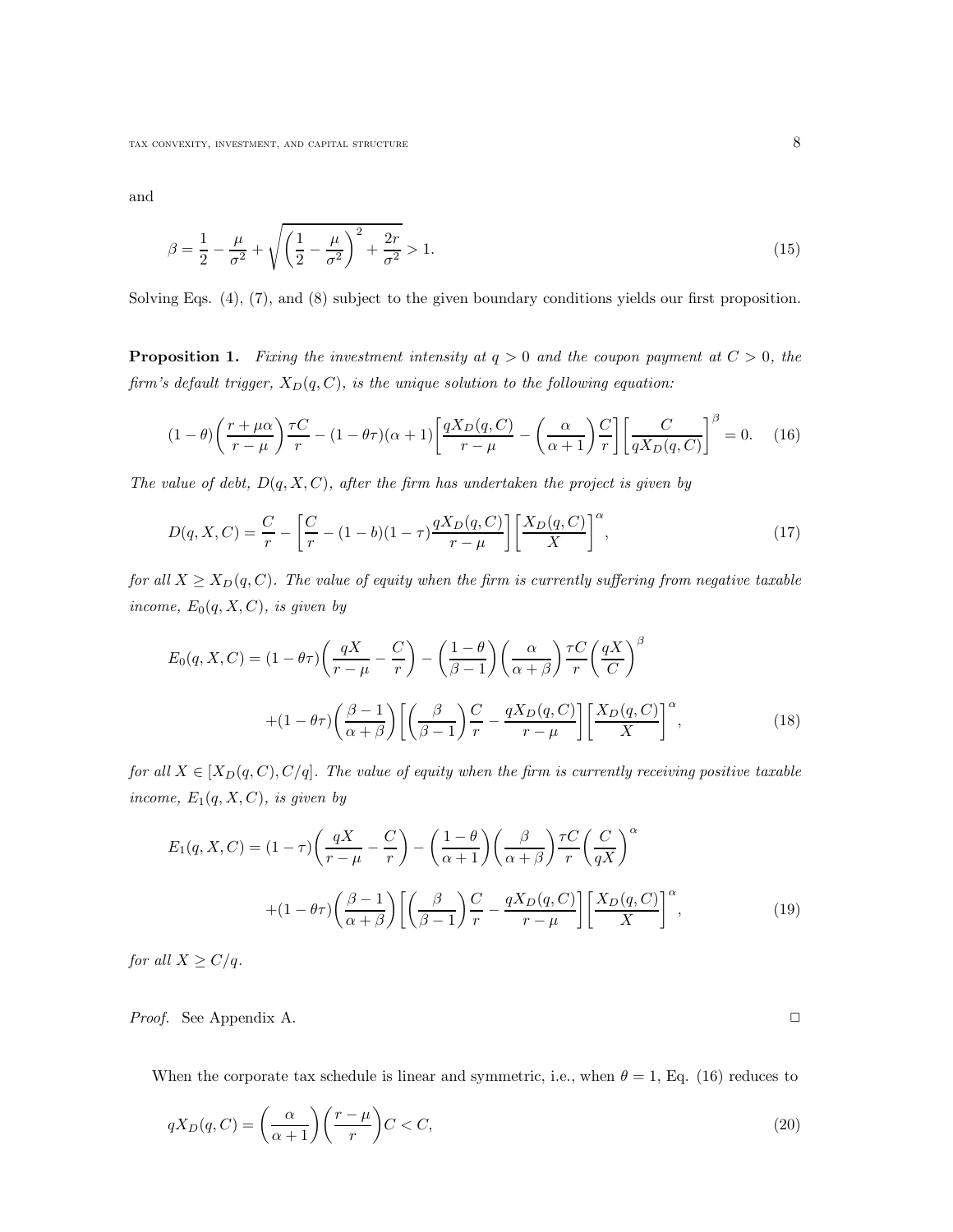so that the firm is insolvent on a flow basis at the default instant. In this case, Eqs. (18) and (19) imply that

$$
E_0(q, X, C) = E_1(q, X, C) = (1 - \tau) \left(\frac{qX}{r - \mu} - \frac{C}{r}\right) + \left(\frac{1 - \tau}{\alpha + 1}\right) \frac{C}{r} \left[\frac{X_D(q, C)}{X}\right]^\alpha.
$$
 (21)

where we have used Eq.  $(20)$ . Using Eq.  $(20)$ , we can write Eq.  $(21)$  as

$$
E_0(q, X, C) = E_1(q, X, C)
$$
  
=  $(1 - \tau) \left( \frac{qX}{r - \mu} - \frac{C}{r} \right) + (1 - \tau) \left[ \frac{C}{r} - \frac{qX_D(q, C)}{r - \mu} \right] \left[ \frac{X_D(q, C)}{X} \right]^\alpha$ . (22)

The first term on the right-hand side of Eq. (22) is the value of equity if default is forbidden. The second term captures the value of the default option, where  $(1 - \tau)[C/r - qX_D(q, C)/(r - \mu)]$  is the value of the savings from contributing additional equity capital to cover subsequent shortfalls at the instant when the default option is exercised, discounted to the present by the stochastic discount factor,  $[X_D(q, C)/X]^{\alpha}$ .

When the corporate tax schedule is convex and asymmetric, i.e., when  $\theta \in [0, 1)$ , Eq. (16) implies that<sup>9</sup>

$$
\left(\frac{\alpha}{\alpha+1}\right)\left(\frac{r-\mu}{r}\right)C < qX_D(q, C) < C.\tag{23}
$$

Inspection of Eqs. (20) and (23) reveals that the firm raises its default trigger as the corporate income tax schedule becomes convex and asymmetric. Tax convexity thus induces the firm to default on its debt earlier. At the default instant, the firm remains insolvent on a flow basis. We can write Eq. (18) as

$$
E_0(q, X, C) = (1 - \theta \tau) \left( \frac{qX}{r - \mu} - \frac{C}{r} \right) + (1 - \theta \tau) \left[ \frac{C}{r} - \frac{qX_D(q, C)}{r - \mu} \right] \Phi_1(q, X, C)
$$

$$
+ \left[ E_1(q, C/q, C) - (1 - \theta \tau) \left( \frac{\mu}{r - \mu} \right) \frac{C}{r} \right] \Phi_2(q, X, C), \tag{24}
$$

for all  $X \in [X_D(q, C), C/q]$ , where

$$
\Phi_1(q, X, C) = \left\{ \left[ \frac{X_D(q, C)}{X} \right]^\alpha - \left[ \frac{qX_D(q, C)}{C} \right]^\alpha \left( \frac{qX}{C} \right)^\beta \right\} / \left\{ 1 - \left[ \frac{qX_D(q, C)}{C} \right]^{\alpha + \beta} \right\},\tag{25}
$$

and

$$
\Phi_2(q, X, C) = \left\{ \left( \frac{qX}{C} \right)^{\beta} - \left[ \frac{qX_D(q, C)}{C} \right]^{\beta} \left[ \frac{X_D(q, C)}{X} \right]^{\alpha} \right\} / \left\{ 1 - \left[ \frac{qX_D(q, C)}{C} \right]^{\alpha + \beta} \right\}.
$$
 (26)

<sup>9</sup>See Appendix A for the derivation.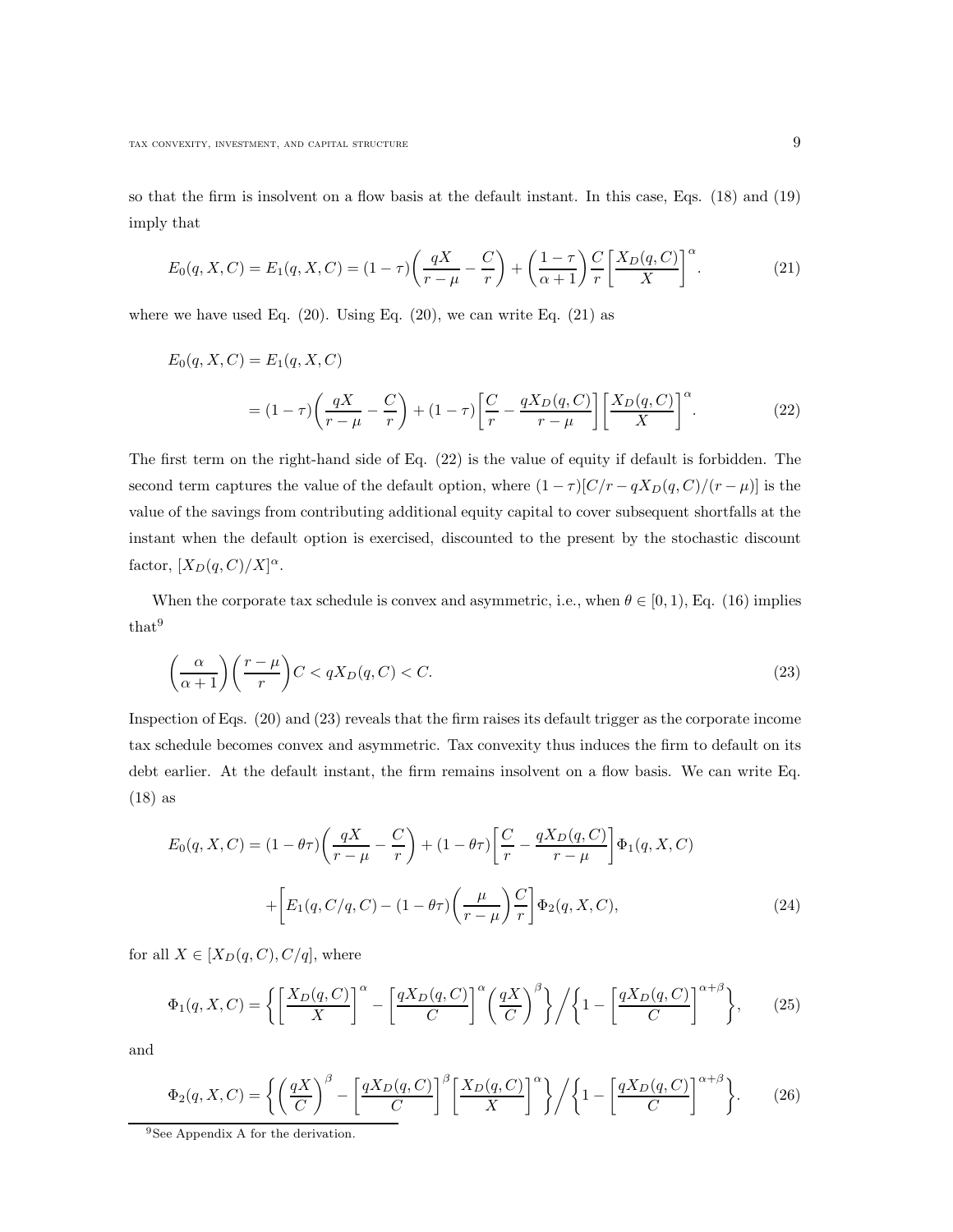We can interpret  $\Phi_1(q, X, C)$  in Eq. (25) as the stochastic discount factor for one dollar received at the first instant when X reaches  $X_D(q, C)$  from above, conditional on  $X \in [X_D(q, C), C/q]$ . Likewise, we can interpret  $\Phi_2(q, X, C)$  in Eq. (26) as the stochastic discount factor for one dollar received at the first instant when X reaches  $C/q$  from below, conditional on  $X \in [X_D(q, C), C/q]$ . The first term on the right-hand side of Eq. (24) is the value of equity when the current taxable income is negative if default is forbidden. The second term captures the value of the default option, where  $(1 - \theta \tau)[C/r - qX_D(q, C)/(r - \mu)]$  is the value of the savings from contributing additional equity capital to cover subsequent shortfalls at the instant when the default option is exercised, discounted to the present by the stochastic discount factor,  $\Phi_1(q, X, C)$ . The last term captures the option value of entering into a higher tax rate bracket, where  $E_1(q, C/q, C) - (1 - \theta \tau) \mu C/r(r - \mu)$ is the change in equity value at the instant when the firm starts to receive positive taxable income, discounted to the present by the stochastic discount factor,  $\Phi_2(q, X, C)$ . We can write Eq. (19) as

$$
E_1(q, X, C) = (1 - \tau) \left(\frac{qX}{r - \mu} - \frac{C}{r}\right) + \left[E_0(q, C/q, C) - (1 - \tau) \left(\frac{\mu}{r - \mu}\right) \frac{C}{r}\right] \left(\frac{C}{qX}\right)^\alpha, \tag{27}
$$

for all  $X \ge C/q$ . The first term on the right-hand side of Eq. (27) is the value of equity when the current taxable income is positive if default is forbidden. The second term captures the option value of entering into a lower tax rate bracket, where  $E_0(q, C/q, C) - (1 - \tau)\mu C/r(r - \mu)$  is the change in equity value at the instant when the firm starts to suffer from negative taxable income, discounted to the present by the stochastic discount factor,  $(C/qX)^{\alpha}$ .

### 4. Benchmark case of all-equity financing

In this section, we consider a benchmark wherein the firm is restricted to finance the project with equity only (i.e.,  $C \equiv 0$ ). This is the case studied by Capozza and Li (1994, 2002) and Bar-Ilan and Strange (1999).

The value of the unlevered firm at  $t = 0$ ,  $F^U(X_0)$ , is given by

$$
F^{U}(X_0) = \max_{q>0, X_I > X_0} \mathbf{E}_{\mathcal{Q}}^{X_0} \bigg\{ e^{-rT_I} [V^U(q, X_I) - I(q)] \bigg\},\tag{28}
$$

where  $T_I$  is the investment instant,  $E_Q^{X_0}(\cdot)$  is the expectation operator with respect to the risk-neutral probability measure,  $\mathcal{Q}$ , conditional on  $X_0$ , and  $V^U(q,X_I)$  is defined in Eq. (2) with  $X_D$  replaced by  $X_I$  and  $T_D$  replaced by  $T_I$ . It is well-known (see, e.g., Karatzas and Shreve, 1988; Dixit and Pindyck, 1994) that

$$
\mathcal{E}_{\mathcal{Q}}^{X_0} \left( e^{-rT_I} \right) = \left( \frac{X_0}{X_I} \right)^{\beta},\tag{29}
$$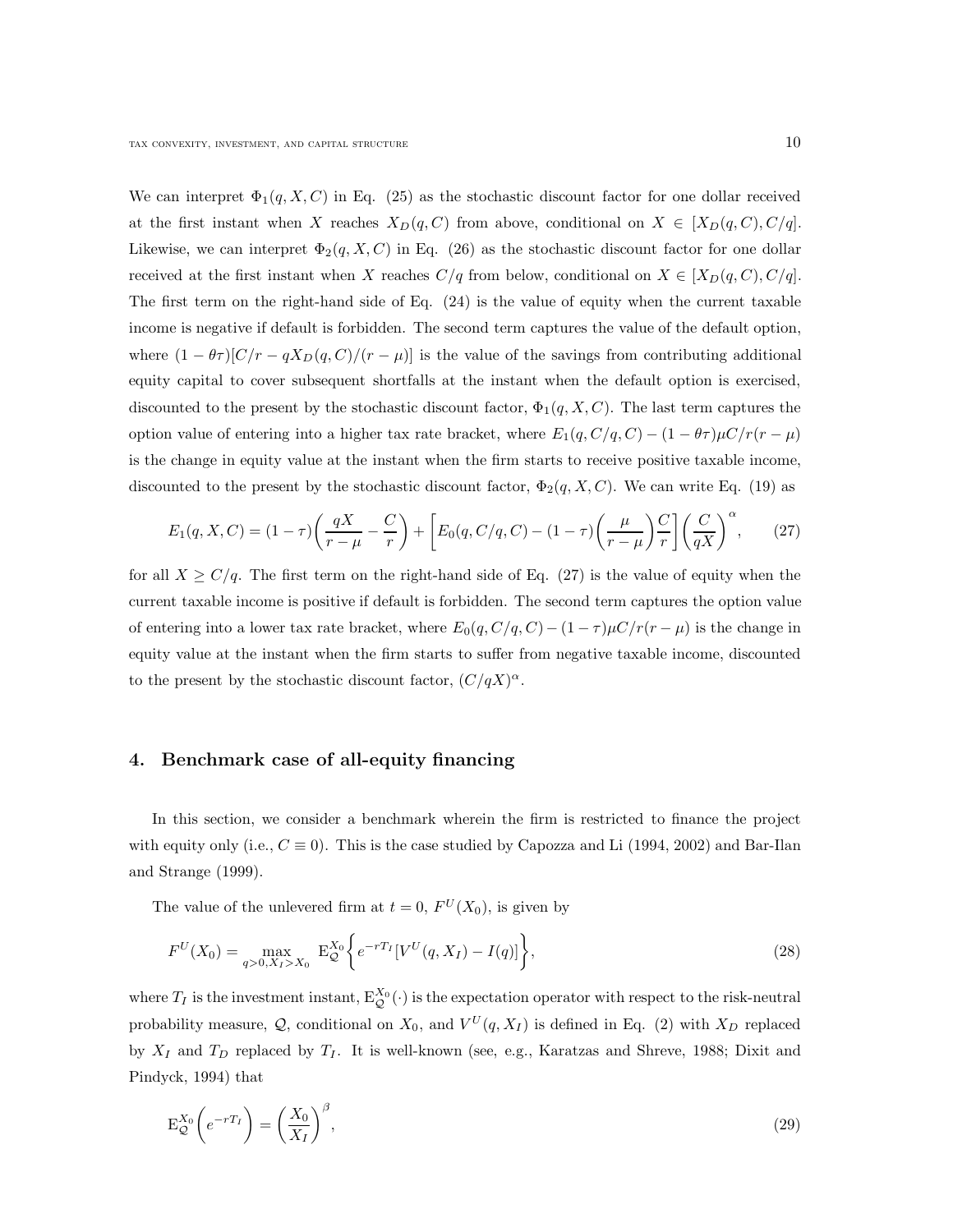if  $X_I > X_0$ , where  $\beta > 1$  is defined in Eq. (15). Substituting Eqs. (2) and (29) into Eq. (28) yields

$$
F^{U}(X_0) = \max_{q>0, X_I > X_0} \left[ (1-\tau) \left( \frac{qX_I}{r-\mu} \right) - I(q) \right] \left( \frac{X_0}{X_I} \right)^{\beta}.
$$
 (30)

The first-order conditions for the optimization problem on the right-hand side of Eq. (30) are given by

$$
(1 - \tau) \left(\frac{X_I^U}{r - \mu}\right) = I'(q^U),\tag{31}
$$

and

$$
(1 - \tau) \left(\frac{q^U X_I^U}{r - \mu}\right) = \left(\frac{\beta}{\beta - 1}\right) I(q^U),\tag{32}
$$

where  $q^U$  and  $X_I^U$  are the optimal investment intensity and trigger of the unlevered firm, respectively.

Solving Eqs. (31) and (32) yields the following proposition.

**Proposition 2.** The unlevered firm's optimal investment intensity,  $q^U$ , is the unique solution to

$$
I'(q^U) = \left(\frac{\beta}{\beta - 1}\right) \frac{I(q^U)}{q^U},\tag{33}
$$

and the unlevered firm's optimal investment trigger,  $X_I^U$ , is given by

$$
X_I^U = \left(\frac{r-\mu}{1-\tau}\right) \left(\frac{\beta}{\beta-1}\right) \frac{I(q^U)}{q^U}.
$$
\n(34)

The value of the unlevered firm,  $F^U(X_0)$ , at  $t = 0$  is given by

$$
F^{U}(X_0) = \left(\frac{\beta}{\beta - 1} - 1\right) I(q^U) \left(\frac{X_0}{X_I^U}\right)^{\beta}.
$$
\n(35)

*Proof.* Dividing Eq. (32) by  $q^U$  and substituting the resulting equation into Eq. (31) yields Eq. (33). The uniqueness of  $q^U$  follows from the fact that  $qI'(q)/I(q)$  is strictly increasing in q. Rearranging terms of Eq. (32) yields Eq. (34). Substituting Eq. (32) into Eq. (30) with  $q = q^U$  and  $X_I = X_I^U$ yields Eq.  $(35)$ .

To see the intuition of Proposition 2, we use Eq.  $(2)$  to write Eqs.  $(31)$  and  $(32)$  as

$$
\frac{V^U(q^U, X_I^U)}{q^U} = I'(q^U),\tag{36}
$$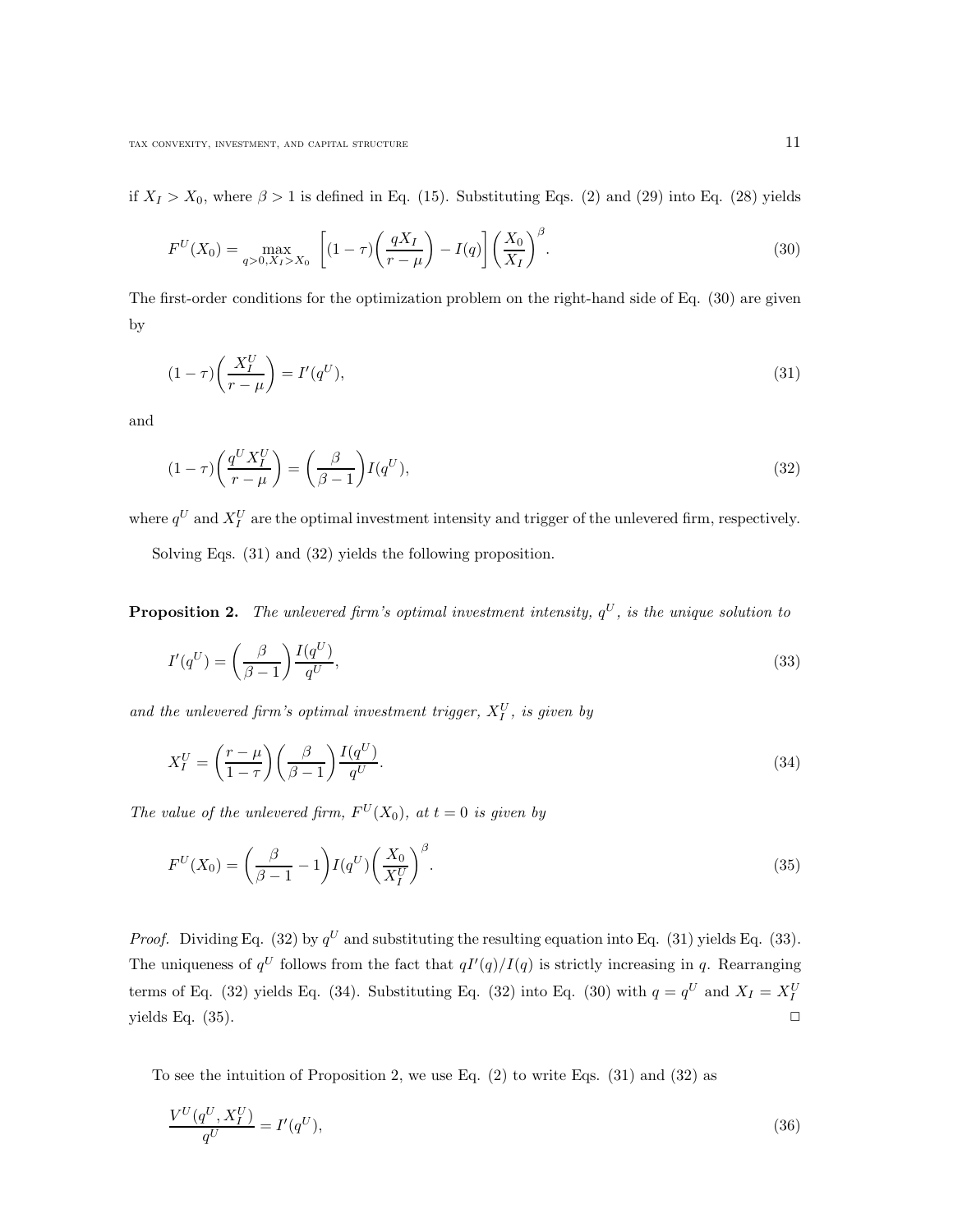and

$$
V^{U}(q^{U}, X_{I}^{U}) - I(q^{U}) = \left(\frac{\beta}{\beta - 1} - 1\right)I(q^{U}),\tag{37}
$$

respectively. Eq. (36) states that the optimal investment intensity,  $q^U$ , equates the value of the unlevered firm per unit intensity of investment,  $V^U(q^U, X_I^U)/q^U$ , to the marginal cost of investment,  $I(q^U)$ , at the investment instant. This is the usual optimality condition that the marginal return on investment is equal to the marginal cost of investment at the optimum. Eq. (37) states that the optimal investment trigger,  $X_I^U$ , is the one at which the net present value of the project,  $V^U(q^U, X_I^U) - I(q^U)$ , is equal to the value of the investment option,  $I(q^U)/(\beta - 1)$ . The literature on irreversible investment under uncertainty refers to the expression,  $\beta/(\beta - 1) > 1$ , as the option value multiple (see Abel et al., 1996). It measures the wedge between the value of the project at the investment instant,  $V^U(q^U, X_I^U)$ , and the investment cost,  $I(q^U)$ , which captures the opportunity cost arising from killing the investment option when the project is undertaken, as is evident from Eq. (37). Combining Eqs. (36) and (37) yields Eq. (33). That is, at the optimal investment intensity,  $q^U$ , the marginal cost of investment,  $I'(q^U)$ , is equal to the average cost,  $I(q^U)/q^U$ , augmented by the option value multiple,  $\beta/(\beta - 1)$ .

#### 5. Optimal investment and financing decisions

In this section, we solve the firm's optimal investment and financing decisions by using the arbitrage-free values of debt and equity derived in Section 3. Let  $V^L(q, X_I, C)$  be the value of the levered firm at the investment instant,  $T_I$ :

$$
V^{L}(q, X_{I}, C) = \begin{cases} D(q, X_{I}, C) + E_{0}(q, X_{I}, C) & \text{if } C \geq qX_{I}, \\ D(q, X_{I}, C) + E_{1}(q, X_{I}, C) & \text{if } C < qX_{I}, \end{cases}
$$
(38)

where  $D(q, X_I, C)$ ,  $E_0(q, X_I, C)$ , and  $E_1(q, X_I, C)$  are given by Eqs. (17), (18), and (19), respectively, with  $X = X_I$ .

Substituting Eqs. (29) and (38) into Eq. (3) yields the value of the levered firm,  $F<sup>L</sup>(X<sub>0</sub>)$ , at  $t = 0$ :

$$
F^{L}(X_0) = \max_{q>0, X_I > X_0, C>0} \left[ V^{L}(q, X_I, C) - I(q) \right] \left( \frac{X_0}{X_I} \right)^{\beta}.
$$
\n(39)

The first-order conditions for the optimization problem on the right-hand side of Eq. (39) imply the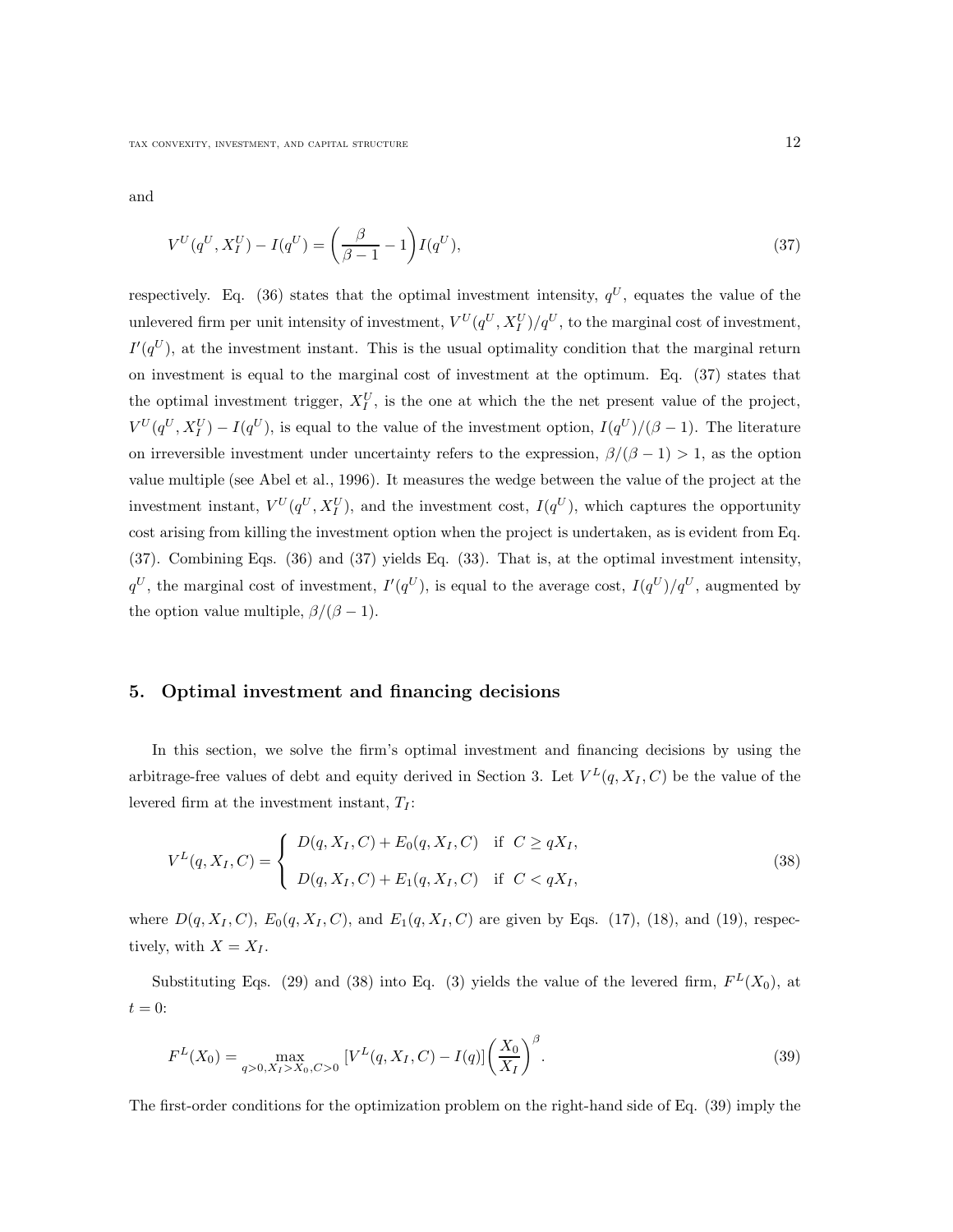following three optimality conditions:<sup>10</sup>

$$
\frac{V^L(q^L, X_I^L, C^L)}{q^L} = I'(q^L),\tag{40}
$$

$$
V^{L}(q^{L}, X_{I}^{L}, C^{L}) - I(q^{L}) = \left(\frac{\beta}{\beta - 1} - 1\right)I(q^{L}),\tag{41}
$$

and

$$
\left. \frac{\partial V^L(q, X_I, C)}{\partial C} \right|_{q = q^L, X_I = X_I^L, C = C^L} = 0,
$$
\n(42)

where  $q^L$ ,  $X_I^L$ , and  $C^L$  are the optimal investment intensity, investment trigger, and coupon payment of the levered firm, respectively.

Solving Eqs. (40), (41), and (42) yields the following proposition.

Proposition 3. Irrespective of whether the corporate income tax schedule is linear or convex, the optimal investment intensity of the levered firm,  $q^L$ , is identical to that of the unlevered firm,  $q^U$ . Furthermore, the optimal investment trigger of the levered firm,  $X_I^L$ , is strictly less than that of the unlevered firm,  $X_I^U$ . The value of the levered firm,  $F^L(X_0)$ , at  $t=0$  is given by

$$
F^{L}(X_0) = F^{U}(X_0) + \left[ \left( \frac{X_I^U}{X_I^L} \right)^{\beta} - 1 \right] F^{U}(X_0).
$$
\n(43)

Proof. Subtracting Eq. (40) from Eq. (41) yields

$$
I'(q^L) = \left(\frac{\beta}{\beta - 1}\right) \frac{I(q^L)}{q^L}.\tag{44}
$$

Since  $qI'(q)/I(q)$  is strictly increasing in q, Eqs. (33) and (44) imply that  $q^L = q^U$ . Substituting Eqs. (35) and (41) into Eq. (39) and using the fact that  $q^L = q^U$  yields Eq. (43). Since the optimal choice of the unlevered firm is feasible to, but is not chosen by, the levered firm  $(C^{L} > 0)$ , it must be the case that  $F^L(X_0) > F^U(X_0)$ . It then follows from Eq. (43) that  $X_I^L < X_I^U$  $\Box$ 

The intuition of Proposition 3 is as follows. The optimality conditions for the levered firm's optimal investment decision, Eqs. (40) and (41), take on the same form as those for the unlevered firm's optimal investment decision, Eqs. (36) and (37). The levered firm's optimal investment intensity,  $q<sup>I</sup>$ , as such is characterized by the one that equates the marginal cost of investment,

<sup>&</sup>lt;sup>10</sup>See Appendix B for the derivation of Eqs.  $(40)$  and  $(41)$ .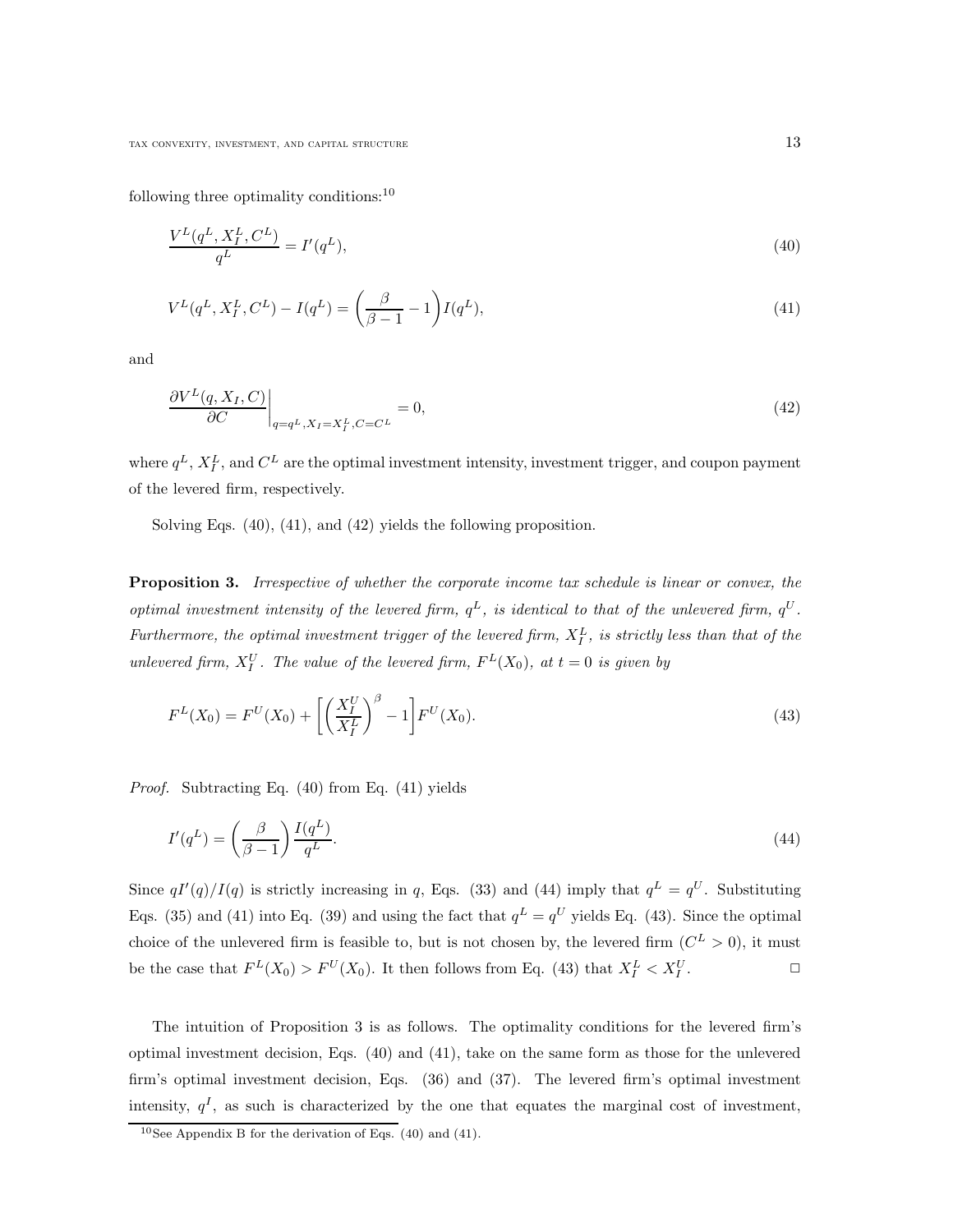$I'(q<sup>I</sup>)$ , to the average cost,  $I(q<sup>I</sup>)/q<sup>I</sup>$ , augmented by the option value multiple,  $\beta/(\beta - 1)$ , i.e., by Eq. (44). Since the elasticity of the investment cost with respect to the intensity of investment,  $qI'(q)/I(q)$ , is strictly increasing in q, Eqs. (33) and (44) imply that  $q^L = q^U$ , thereby rendering the neutrality of debt in investment intensity. Wong (2010) derives such a neutrality result when the corporate income tax schedule is linear and symmetric. Proposition 3 thus extends Wong's (2010) result to the more general setting wherein the corporate income tax schedule is allowed to be convex and asymmetric.

Since  $q^U = q^L$ , Eqs. (37) and (41) imply that the net present value of the project to the unlevered firm at the investment instant,  $T_I^U = \inf\{t \geq 0 : X_t = X_I^U\}$ , is exactly the same as that to the levered firm at the investment instant,  $T_I^L = \inf\{t \geq 0 : X_t = X_I^L\}$ . Owning to the interest tax-shield benefits of debt, the levered firm is induced to lower the optimal investment trigger as compared to the unlevered firm, i.e.,  $X_I^L < X_I^U$ , so as to invest in the project earlier.<sup>11</sup> The value of the levered firm,  $F^L(X_0)$ , at  $t=0$  as such exceeds that of the unlevered firm,  $F^U(X_0)$ , by the value of the interest tax-shield benefits of debt (net of bankruptcy costs), which is given by the second term on the right-hand side of Eq. (43).

Proposition 3 shows that debt is neutral to investment intensity if the firm can choose its capital structure optimally. It is of interest to see whether such a neutrality result remains intact if the coupon payment,  $C > 0$ , is exogenously given and not a choice variable of the firm. In this case, the first-order conditions for the optimization problem on the right-hand side of Eq. (39) imply the following pair of optimality conditions: $12$ 

$$
\frac{1}{q(C)}\left\{V^L[q(C), X_I(C), C] - \frac{\partial V^L[q(C), X_I(C), C]}{\partial C}\right\} = I'[q(C)],\tag{45}
$$

and

$$
V^{L}[q(C), X_{I}(C), C] - I[q(C)] = \left(\frac{\beta}{\beta - 1} - 1\right) \left\{ I[q(C)] - \frac{\partial V^{L}[q(C), X_{I}(C), C]}{\partial C} \right\},
$$
(46)

where  $q(C)$  and  $X_I(C)$  are the optimal investment intensity and trigger of the levered firm, respectively, for a fixed value of C.

Solving Eqs. (45) and (46) yields the following proposition.

**Proposition 4.** For an exogenously given coupon payment,  $C > 0$ , the optimal investment intensity of the levered firm,  $q(C)$ , is less than, equal to, or greater than that of the unlevered firm,  $q^U$ , if C

 $11$ It is well known (see, e.g., Sarkar 2000; Shackleton and Wojakowski 2002; Wong 2007) that the expected time to exercise the investment option (the investment timing) is given by  $E_{\mathcal{Q}}^{X_0}(T_I) = \ln(X_I/X_0)/(\mu - \sigma^2/2)$ , whenever  $\mu > \sigma^2/2$ . Hence, the investment trigger and the investment timing are positively related.

<sup>&</sup>lt;sup>12</sup>See Appendix C for the derivation of Eqs.  $(45)$  and  $(46)$ .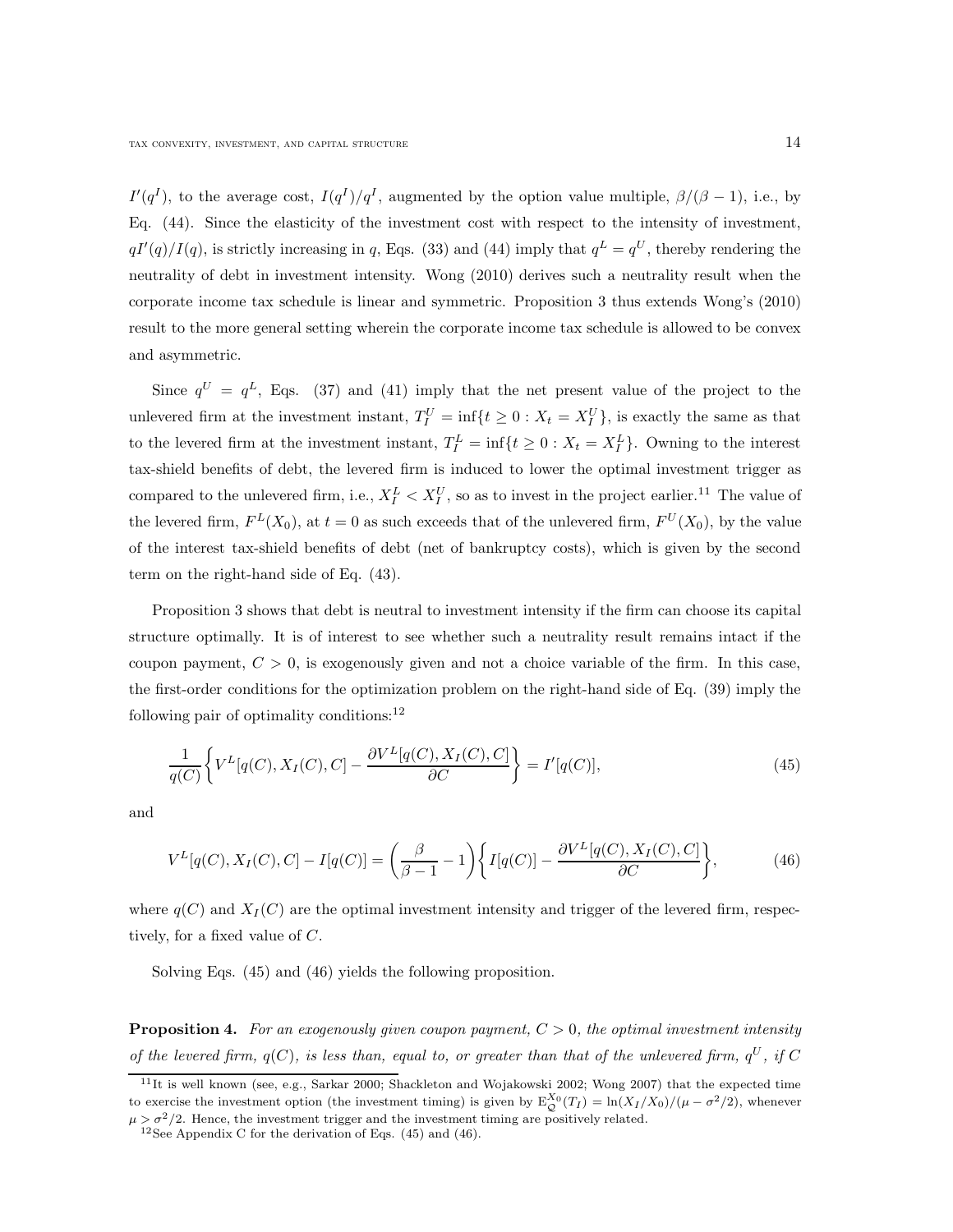is less than, equal to, or greater than the optimal coupon payment,  $C^L$ , respectively.

*Proof.* At the optimal coupon payment,  $C^L$ , we have  $q(C^L) = q^L$  and  $X_I(C^L) = X_I^L$ . When  $C = C<sup>L</sup>$ , Eq. (42) implies that Eqs. (45) and (46) reduce to Eqs. (40) and (41), respectively. Dividing Eq. (46) by  $q(C)$  and subtracting the resulting equation from Eq. (45) yields

$$
I'[q(C)] = \left(\frac{\beta}{\beta - 1}\right) \frac{1}{q(C)} \left\{ I[q(C)] - \frac{\partial V^L[q(C), X_I(C), C]}{\partial C} \right\}.
$$
\n(47)

It then follows from Eq. (42) and the second order conditions for the optimization problem on the right-hand side of Eq. (39) that the right-hand side of Eq. (47) is positive, zero, or negative, depending on whether C is less than, equal to, or greater than  $C<sup>L</sup>$ , respectively. Since  $qI'(q)/I(q)$ is strictly increasing in q, Eqs. (33) and (47) imply that  $q(C)$  is less than, equal to, or greater than  $q^U$ , depending on whether C is less than, equal to, or greater than  $C^L$ , respectively.

The intuition of Proposition 4 is as follows. Inspection of Eqs. (45) and (46) reveals that we need to take the effect of the exogenously given coupon payment, C, on the value of the levered firm,  $V^L[q(C), X_I(C), C]$ , into account when analyzing the firm's optimal investment decisions, which is captured by

$$
\frac{\partial V^L[q(C), X_I(C), C]}{\partial C} > \left( \langle \rangle \right) \quad \text{if} \quad C < \left( \rangle \right) C^L,\tag{48}
$$

where the inequality follows from Eq. (42) and the second order conditions for the optimization problem on the right-hand side of Eq. (39). Eq. (48) implies that the marginal interest tax-shield benefit of debt is greater (smaller) than the marginal bankruptcy cost of debt should  $C$  be smaller (greater) than the optimal coupon payment,  $C<sup>L</sup>$ . An increase in the investment intensity renders C to be further away from (closer to)  $C^L$  if  $C < (>)$   $C^L$ , thereby implying that the marginal return on investment is reduced (enhanced) by an amount,  $[1/q(C)] \times \partial V^L[q(C), X_I(C), C]/\partial C$ , as is evident from the left-hand side of Eq. (45). The right-hand of Eq. (46) is the value of the investment option at the investment instant, which gauges the opportunity cost when the project is undertaken. If  $C<(>)$   $C<sup>L</sup>$ , the marginal interest tax-shield benefit of debt is greater (smaller) than the marginal bankruptcy cost of debt, thereby implying that the opportunity cost of killing the investment option goes down (up) by an amount,  $[1/(\beta-1)] \times \partial V^L[q(C), X_I(C), C]/\partial C$ , as is evident from the righthand side of Eq. (46). Since the adjustment to the value of the investment option per unit intensity of investment and that to the marginal return of investment are not the same if C differs from  $C<sup>L</sup>$ , the firm's optimal investment intensity is no longer determined by the optimality condition in the benchmark case of all-equity financing. Specifically, if  $C < (>)$   $C<sup>L</sup>$ , the optimal investment intensity,  $q(C)$ , is the one that equates the marginal cost of investment,  $I'[q(C)]$ , to the average cost,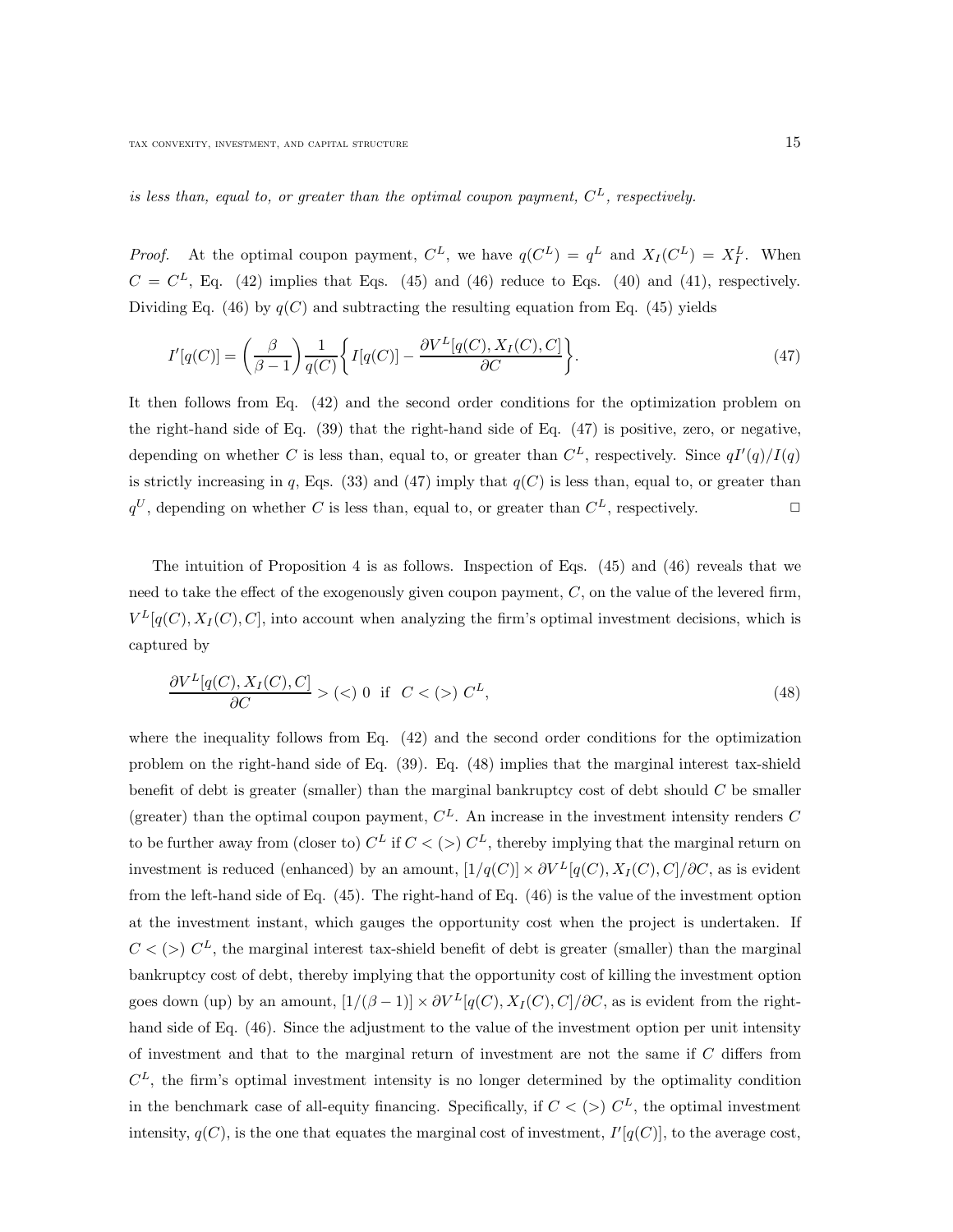$I[q(C)]/q(C)$ , plus the decrease (increase) in the opportunity cost per unit intensity of investment,  $-[1/q(C)] \times \partial V^L[q(C), X_I(C), C]/\partial C$ , augmented by the option value multiple,  $\beta/(\beta - 1)$ , thereby implying that  $q(C)$  < (>)  $q^U$ . The inflexibility of the coupon payment as such renders debt to be non-neutral to investment intensity.

#### 6. Numerical analysis

To gain more insight into the economic significance of tax convexity on the firm's optimal investment and financing decisions, we have to rely on numerical analysis. To this end, we set the investment cost function equal to  $I(q) = 10 + q^4$ . Following Sarkar (2008), we adopt the following parameter values: the annualized riskless rate of interest,  $r$ , is  $8\%$ ; the corporate income tax rate,  $\tau$ , is 15%; the bankruptcy cost parameter, b, is 30%; and the state variable,  $X_t$ , takes on the initial value,  $X_0 = 1$ , with the annualized growth rate,  $\mu = 2\%$ , and the annualized standard deviation,  $\sigma = 30\%.$ <sup>13</sup> Table 1 reports our numerical results for three different values of the tax convexity parameter  $(\theta = 1, 0.4, \text{ and } 0)$ , and for six different coupon payments  $(C = 0, 1, 3, 5, 7, \text{ and } 9)$ .

#### (Insert Table 1 here)

The first row in Table 1 reports the optimal investment intensity and trigger of the unlevered firm,  $q^U = 2.0551$  and  $X_I^U = 2.4508$ , respectively. As is evident from Table 1, higher tax convexity (i.e., a smaller value of  $\theta$ ) increases the optimal investment intensity,  $q(C)$ , the optimal investment trigger,  $X_I(C)$ , and the optimal default trigger,  $X_D[q(C), C]$ , but decreases the optimal leverage ratio,  $D[q(C), X_I(C), C]/V^L[q(C), X_I(C), C]$ , for all  $C = 1, 3, 5, 7$ , and 9. Making the corporate income tax schedule more convex reduces the marginal interest tax-shield benefit of debt and thus decreases  $\partial V^L[q(C), X_I(C), C]/\partial C$ . It then follows that the firm is induced to invest later by raising  $X_I(C)$ , to default earlier by lifting  $X_D[q(C), C]$ , and to rely less on debt by lowering  $D[q(C), X_I(C), C]/V^L[q(C), X_I(C), C]$ , in response to an increase in the degree of tax convexity. From Eq. (47) and the fact that  $qI'(q)/I(q)$  is strictly increasing in q, it must be true that  $q(c)$ increases as the corporate income tax schedule becomes more convex. Table 1 shows that  $q(C)$  and  $X_I(C)$  are smaller than  $q^U$  and  $X_I^U$ , respectively, for all  $C = 1$  and 3, and that  $q(C)$  and  $X_I(C)$  are greater than  $q^U$  and  $X_I^U$ , respectively, for all  $C = 5, 7$ , and 9. Furthermore, for all  $C = 1, 3, 5$ , and 7, we have  $C < q(C)X_I(C)$  so that the firm optimally invests in the project at the instant when the EBIT,  $q(C)X<sub>I</sub>(C)$ , exceeds the exogenously given coupon payment, C. When  $C = 9$ , we have

<sup>&</sup>lt;sup>13</sup>Sarkar (2008) uses a growth rate of  $X_t$  equal to 12% – 6% = 6%, where 12% is the required rate of return on  $X_t$ based on the true probability density and 6% is the payout rate. Under the risk-neutrality density, the growth rate of  $X_t$  becomes  $8\% - 6\% = 2\%$ , where  $8\%$  is the riskless rate of interest.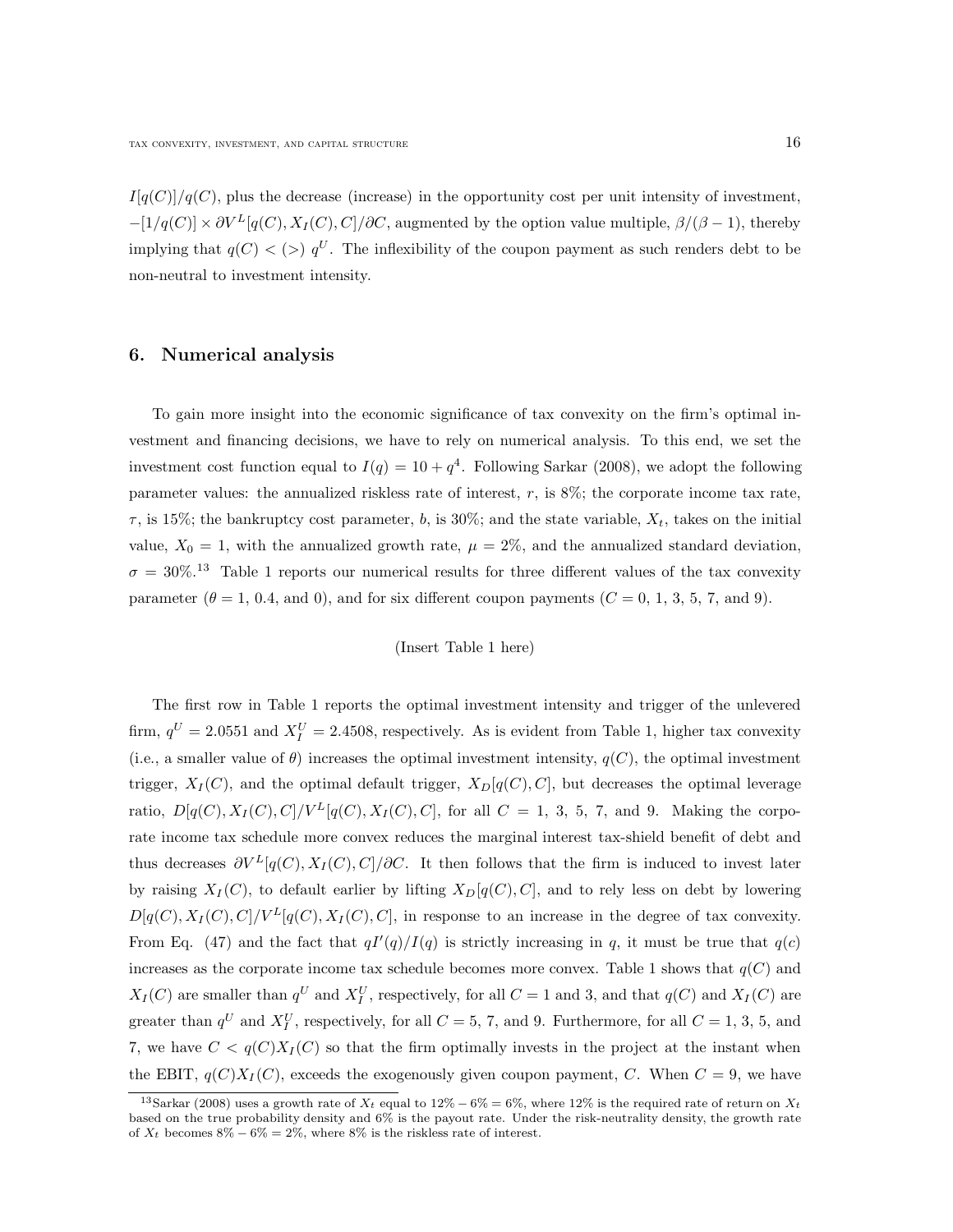$C < q(C)X<sub>I</sub>(C)$  if  $\theta = 0$ , and  $C > q(C)X<sub>I</sub>(C)$  if  $\theta = 0.4$  and 1. In the latter case, the firm optimally invests in the project at the instant when the EBIT is not enough to cover the high coupon payment, particularly when the degree of tax convexity is not too high.

To examine the economic significance of tax convexity on the firm's investment and financing decisions, we calculate the maximum percentage change in each of the four key variables when  $\theta = 0$  to the corresponding one when  $\theta = 1$ . For the optimal investment intensity,  $q(C)$ , the maximum percentage change ranges from 0.26% when  $C = 1$  to 2.22% when  $C = 9$ , implying that tax convexity does not seem to affect  $q(C)$  in any significant manner. For the optimal investment trigger,  $X_I(C)$ , the maximum percentage change ranges from 0.70% when  $C = 1$  to 7.07% when  $C = 9$ , which is economically significant only when C is unreasonably large. For the optimal default trigger,  $X_D[q(C), C]$ , the maximum percentage change ranges from 3.18% when  $C = 9$  to 5.18% when  $C = 1$ , whereas for the optimal leverage ratio,  $D[q(C), X_I(C), C]/V^L[q(C), X_I(C), C]$ , the maximum percentage change ranges from  $-1.01\%$  when  $C = 1$  to  $-5.67\%$  when  $C = 9$ . Tax convexity seems to have rather limited effect on either variable. We can thus conclude that making the corporate income tax schedule more convex is unlikely to significantly affect the firm's investment and financing decisions when the coupon payment is exogenously given.

#### (Insert Table 2 here)

Table 2 reports our numerical results for six different values of the tax convexity parameter  $(\theta = 1, 0.8, 0.6, 0.4, 0.2, \text{ and } 0)$ , where the firm is allowed to choose its coupon payment optimally. As is shown in Table 2, the optimal coupon payment,  $C<sup>L</sup>$ , ranges from 3.0167 when  $\theta = 0$  to 3.4815 when  $\theta = 1$ . The findings that the optimal investment intensity,  $q(C)$ , is smaller than that of the unlevered firm,  $q^U$ , for all  $C = 1$  and 3, and that  $q(C)$  is greater than  $q^U$  for all  $C = 5, 7$ , and 9 in Table 1 are thus consistent with the results in Proposition 4. Table 2 shows that the optimal investment intensity,  $q<sup>L</sup>$ , is 2.0551, which is invariant to the degree of tax convexity and equal to  $q^U$ . The optimal investment trigger,  $X_I^L$ , ranges from 2.3341 when  $\theta = 1$  to 2.3497 when  $\theta = 0$ , thereby implying that  $X_I^L$  is less than the optimal investment trigger of the unlevered firm,  $X_I^U$ . These findings are consistent with the results in Proposition 3. The maximum percentage change in  $X_I^L$  when  $\theta = 0$  to that when  $\theta = 1$  is only 0.67%, implying that tax convexity has at most trivial effect on  $X_I^L$ . We can thus conclude that any distortionary effect arising from tax convexity on the firm's investment decisions is almost completely neutralized by the adjustment in the firm's optimal capital structure.

Inspection of Table 2 reveals that higher tax convexity (i.e., a smaller value of  $\theta$ ) decreases, rather than increases, the optimal default trigger,  $X_D(q^L, C^L)$ , which is contradictory to the find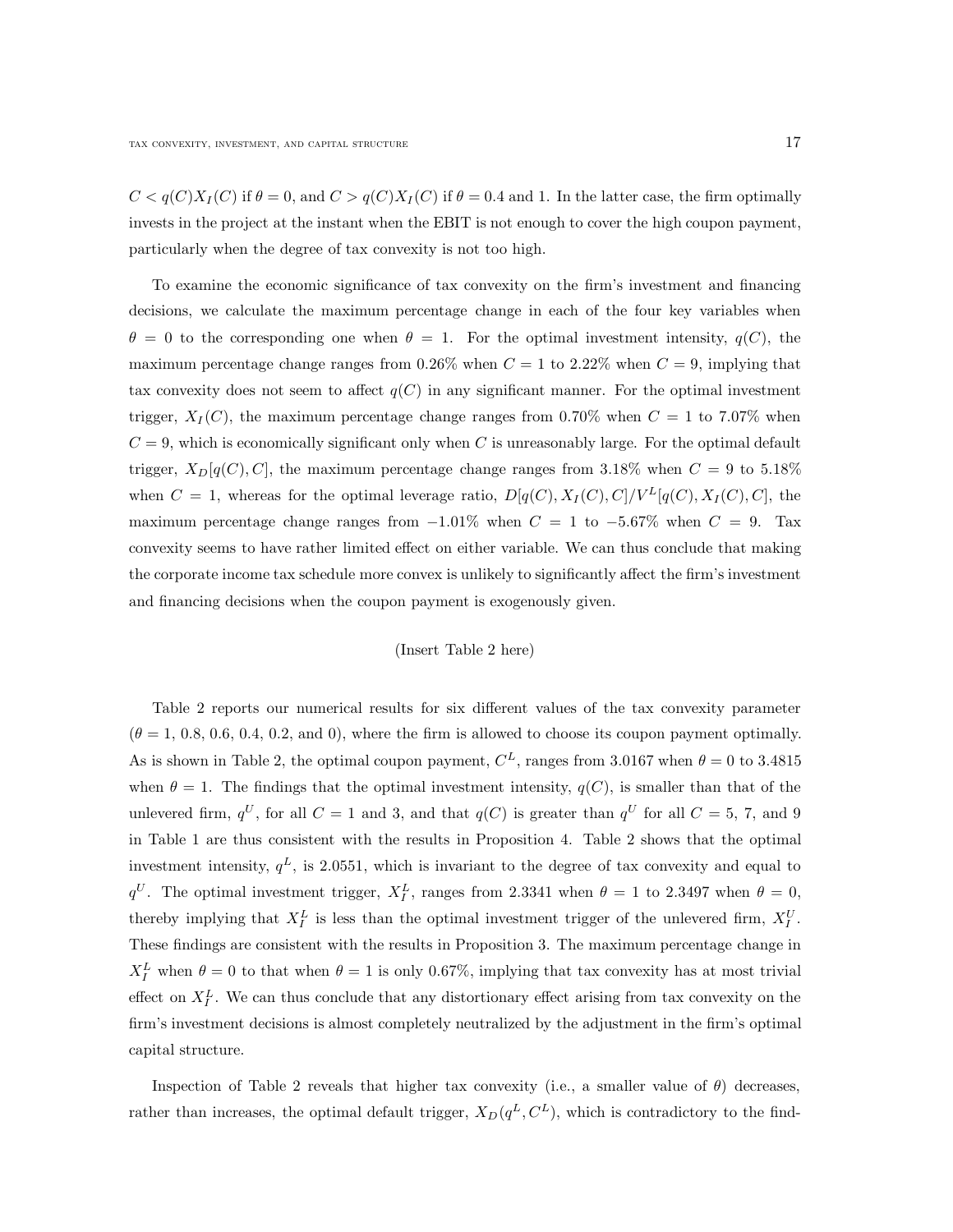ings in Table 1. The reason for the difference is that the firm adjusts the optimal coupon payment,  $C<sup>L</sup>$ , downward in response to an increase in the degree of tax convexity, as is evident from Table 2. This makes default less likely, thereby inducing the firm to lower the optimal default trigger. The maximum percentage change in  $X_D(q^L, C^L)$  when  $\theta = 0$  to that when  $\theta = 1$  is  $-8.61\%$ . For a reasonable increase in tax convexity from  $\theta = 1$  to  $\theta = 0.4$ , the percentage change in  $X_D(q^L, C^L)$  is -5.64%, which remains economically significant. The optimal leverage ratio,  $D(q^L, X_I^L, C^L) / V^L(q^L, X_I^L, C^L)$ , ranges from 44.69% when  $\theta = 0$  to 50.27% when  $\theta = 1$ , which is consistent with the average leverage ratio of 44% for US firms documented in Rajan and Zingales (1995). The maximum percentage change in  $D(q^L, X_I^L, C^L) / V^L(q^L, X_I^L, C^L)$  when  $\theta = 0$  to that when  $\theta = 1$  is −11.10%. For a reasonable increase in tax convexity from  $\theta = 1$  to  $\theta = 0.4$ , the percentage change in  $D(q^L, X_I^L, C^L) / V^L(q^L, X_I^L, C^L)$  is -7.18%, which is by all means economically significant. Hence, if the firm is allowed to choose the coupon payment optimally, tax convexity has non-trivial effect on both the optimal default trigger and the optimal leverage ratio. Sarkar (2008) reaches a similar conclusion that tax convexity cannot be ignored in corporate financing decisions when capital structure is endogenously determined.

#### 7. Conclusion

In this paper, we have examined the interaction between investment and financing decisions of a risk-neutral, owner-managed firm using a real options approach. The firm is endowed with a perpetual option to invest in a project at any time by incurring an irreversible investment cost at that instant. The amount of the irreversible investment cost determines the intensity of investment with decreasing returns to scale. The project generates a stream of stochastic earnings that follow a lognormal diffusion process and increase with the intensity of investment. Following Sarkar (2008), we have assumed that the firm is subject to a convex corporate income tax schedule in which profits are taxed at a higher rate while losses are taxed at a lower rate. The firm can finance the project by issuing debt and equity at the investment instant, where the firm chooses its optimal capital structure by trading off between interest tax-shield benefits and bankruptcy costs of debt as in Leland (1994) and Goldstein et al. (2001).

Within our real options model, we have established a neutrality result of debt in investment intensity in that the optimal investment intensity of the levered firm is identical to that of the unlevered firm. Furthermore, we have numerically measured the economic significance of tax convexity on the firm's investment and financing decisions. While the prevalence of tax convexity does not seem to affect the firm's investment decisions, it lowers the firm's optimal default trigger and leverage ratio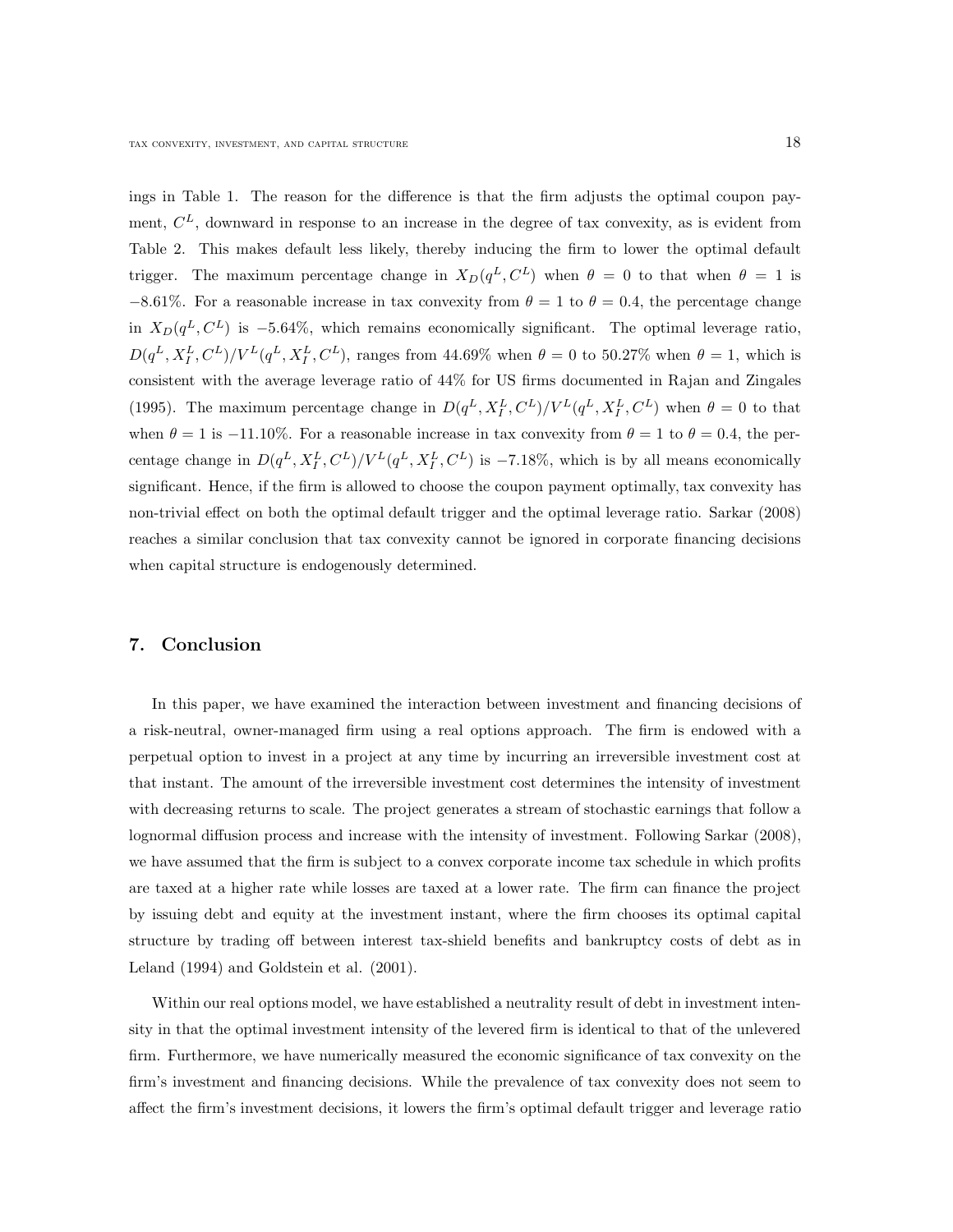in a quantitatively significant manner. Hence, we can conclude that tax convexity can be ignored in corporate investment decisions, but cannot be ignored in corporate financing decisions (see also Sarkar, 2008).

## Appendix

## A. Proof of Proposition 1

The solution to Eq. (4) is given by

$$
D(q, X, C) = \frac{C}{r} + K_1 X^{-\alpha} + K_2 X^{\beta}, \tag{A.1}
$$

for all  $X \ge X_D(q, C)$ , where  $K_1$  and  $K_2$  are constants to be determined by Eqs. (5) and (6), and  $\alpha$ and  $\beta$  are given by Eqs. (14) and (15), respectively. Since  $\beta > 1$ , it follows from Eqs. (5) and (A.1) that  $K_2 = 0$ . Solving  $K_1$  from Eq. (6) and Eq. (A.1) with  $K_2 = 0$  yields

$$
K_1 = \left\{ (1 - b)V^U[q, X_D(q, C)] - \frac{C}{r} \right\} X_D(q, C)^\alpha.
$$
\n(A.2)

Substituting Eqs. (2) and (A.2) into Eq. (A.1) with  $K_2 = 0$  yields Eq. (17).

The solutions to Eqs. (7) and (8) are given by

$$
E_0(q, X, C) = (1 - \theta \tau) \left( \frac{qX}{r - \mu} - \frac{C}{r} \right) + K_3 X^{-\alpha} + K_4 X^{\beta}, \tag{A.3}
$$

for all  $X \in [X_D(q, C), C/q]$ , and

$$
E_1(q, X, C) = (1 - \tau) \left( \frac{qX}{r - \mu} - \frac{C}{r} \right) + K_5 X^{-\alpha} + K_6 X^{\beta}, \tag{A.4}
$$

for all  $X \ge C/q$ , where  $K_3$  to  $K_6$  are constants to be determined by Eqs. (9) to (13). Since  $\beta > 1$ , it follows from Eqs. (9) and (A.4) that  $K_6 = 0$ . Using Eq. (A.3), we can write Eqs. (10) and (11) as

$$
(1 - \theta \tau) \left[ \frac{qX_D(q, C)}{r - \mu} - \frac{C}{r} \right] + K_3 X_D(q, C)^{-\alpha} + K_4 X_D(q, C)^{\beta} = 0,
$$
\n(A.5)

and

$$
(1 - \theta)\tau \frac{q}{r - \mu} - \alpha K_3 X_D(q, C)^{-\alpha - 1} + \beta K_4 X_D(q, C)^{\beta - 1} = 0,
$$
\n(A.6)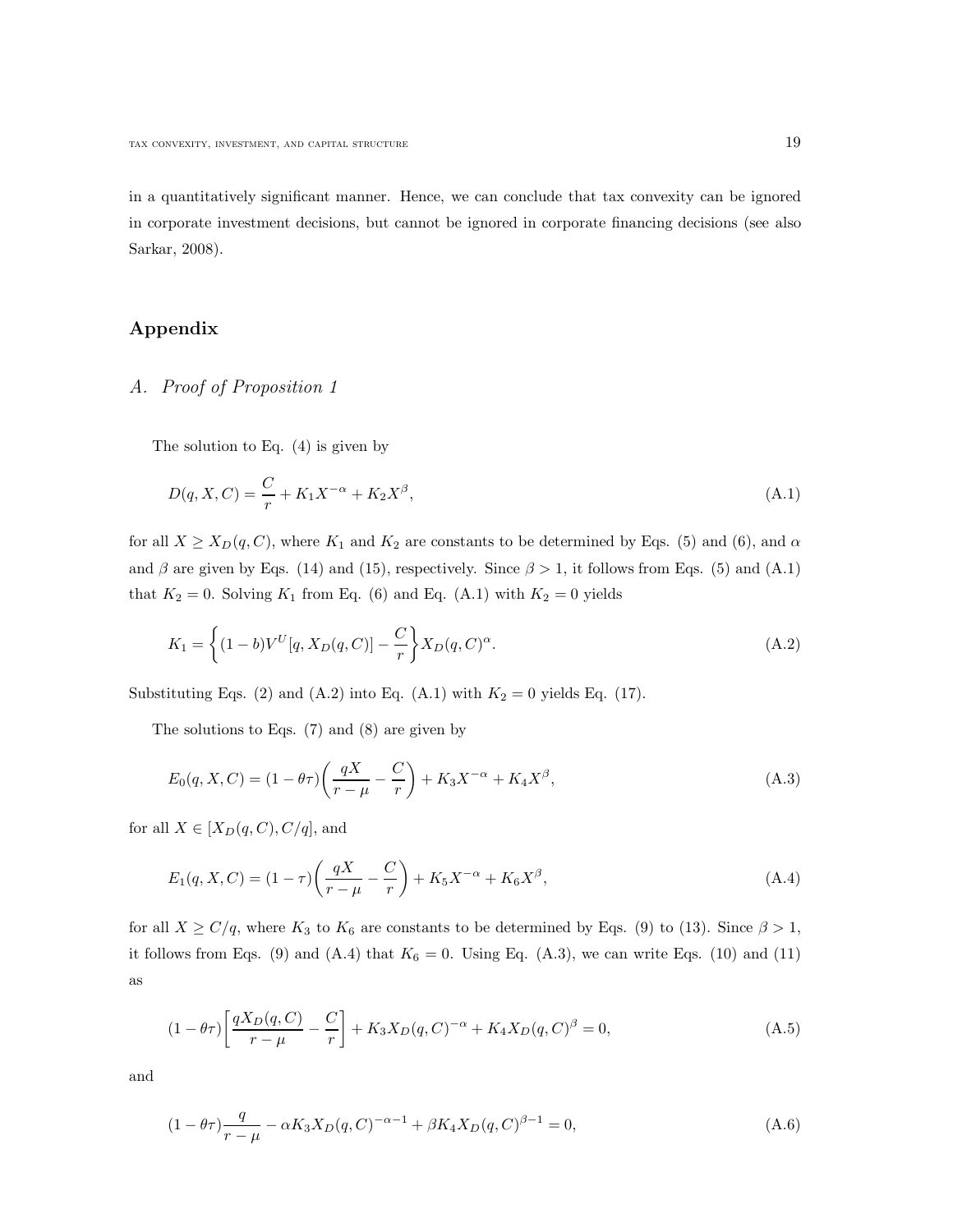respectively. Multiplying  $\beta$  to Eq. (A.5) and  $X_D(q, C)$  to Eq. (A.6), and subtracting the resulting equations yields

$$
K_3 = (1 - \theta \tau) \left(\frac{\beta - 1}{\alpha + \beta}\right) \left[ \left(\frac{\beta}{\beta - 1}\right) \frac{C}{r} - \frac{qX_D(q, C)}{r - \mu} \right] X_D(q, C)^\alpha.
$$
 (A.7)

Multiplying  $\alpha$  to Eq. (A.5) and  $X_D(q, C)$  to Eq. (A.6), and adding the resulting equations yields

$$
K_4 = (1 - \theta \tau) \left(\frac{\alpha + 1}{\alpha + \beta}\right) \left[ \left(\frac{\alpha}{\alpha + 1}\right) \frac{C}{r} - \frac{qX_D(q, C)}{r - \mu} \right] X_D(q, C)^{-\beta}.
$$
 (A.8)

Using Eq.  $(A.3)$  and Eq.  $(A.4)$  with  $K_6 = 0$ , we can write Eqs. (12) and (13) as

$$
(1 - \theta)\left(\frac{\mu}{r - \mu}\right)\frac{C}{r} + K_3 \left(\frac{C}{q}\right)^{-\alpha} + K_4 \left(\frac{C}{q}\right)^{\beta} = (1 - \tau)\left(\frac{\mu}{r - \mu}\right)\frac{C}{r} + K_5 \left(\frac{C}{q}\right)^{-\alpha}, \quad (A.9)
$$

and

$$
(1 - \theta)\tau \frac{q}{r - \mu} - \alpha K_3 \left(\frac{C}{q}\right)^{-\alpha - 1} + \beta K_4 \left(\frac{C}{q}\right)^{\beta - 1} = (1 - \tau)\frac{q}{r - \mu} - \alpha K_5 \left(\frac{C}{q}\right)^{-\alpha - 1}.
$$
 (A.10)

Multiplying  $\alpha$  to Eq. (A.9) and  $C/q$  to Eq. (A.10), and adding the resulting equations yields

$$
(1 - \theta) \left(\frac{r + \mu \alpha}{r - \mu}\right) \frac{\tau C}{r} + (\alpha + \beta) K_4 \left(\frac{C}{q}\right)^{\beta} = 0.
$$
\n(A.11)

Substituting Eq. (A.8) into Eq. (A.11) yields Eq. (16).

Since  $-\alpha$  and  $\beta$  are the negative and positive roots of the fundamental quadratic equation,  $\frac{1}{2}\sigma^2 y(y-1) + \mu y - r = 0$ , we have

$$
r + \mu \alpha = \frac{1}{2} \sigma^2 \alpha (\alpha + 1), \tag{A.12}
$$

and

$$
r - \mu\beta = \frac{1}{2}\sigma^2\beta(\beta - 1). \tag{A.13}
$$

From Eqs.  $(15)$  and  $(14)$ , we have

$$
\alpha \beta = \left(\frac{1}{2} - \frac{\mu}{\sigma^2}\right)^2 + \frac{2r}{\sigma^2} - \left(\frac{1}{2} - \frac{\mu}{\sigma^2}\right)^2 = \frac{2r}{\sigma^2},\tag{A.14}
$$

and

$$
(\alpha + 1)(\beta - 1) = \alpha \beta + \beta - \alpha - 1 = \frac{2(r - \mu)}{\sigma^2}.
$$
 (A.15)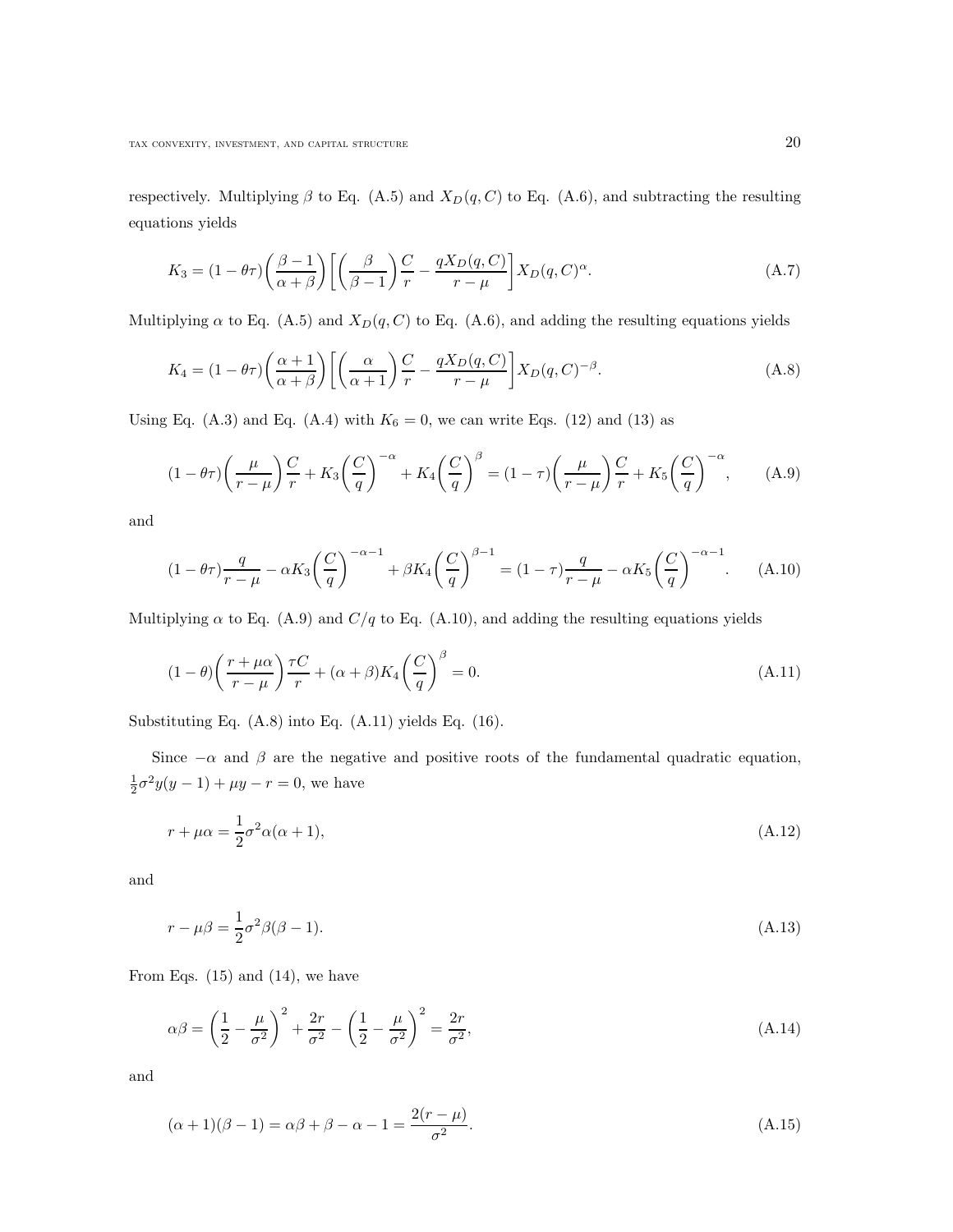Substituting Eqs. (A.12), (A.14), and (A.15) into Eq. (16) yields

$$
(1 - \theta)\frac{\tau C}{\beta} - (1 - \theta\tau) \left[ qX_D(q, C) - \left(\frac{\beta - 1}{\beta}\right) C \right] \left[ \frac{C}{qX_D(q, C)} \right]^\beta = 0. \tag{A.16}
$$

Define the following function:

$$
G(X) = (1 - \theta) \frac{\tau C}{\beta} - (1 - \theta \tau) \left[ qX - \left( \frac{\beta - 1}{\beta} \right) C \right] \left( \frac{C}{qX} \right)^{\beta}.
$$
 (A.17)

Differentiating Eq.  $(A.17)$  with respect to X yields

$$
G'(X) = (1 - \theta \tau)(\beta - 1) \left(\frac{qX - C}{X}\right) \left(\frac{C}{qX}\right)^{\beta},\tag{A.18}
$$

and

$$
G''(X) = (1 - \theta \tau)(\beta - 1) \left[ \frac{(\beta + 1)C - \beta qX}{X^2} \right] \left( \frac{C}{qX} \right)^{\beta}.
$$
\n(A.19)

Eq. (A.19) implies that  $G(X)$  is strictly convex (concave) for all  $X < (>) C(\beta+1)/\beta q$ . Eq. (A.17) implies that  $G(X)$  approaches infinity (zero) as X goes to zero (infinity). Eq. (A.18) then implies that  $G(X)$  attains a local minimum at  $X = C/q$  and a local maximum as X approaches infinity. Evaluating Eq. (A.17) at  $X = C(\beta - 1)/\beta q$  yields

$$
G\left[\left(\frac{\beta-1}{\beta}\right)\frac{C}{q}\right] = (1-\theta)\frac{\tau C}{\beta} \ge 0,
$$
\n(A.20)

since  $\theta \in [0, 1]$ , where the equality holds only when  $\theta = 1$ . Evaluating Eq. (A.17) at  $X = C/q$  yields

$$
G\left(\frac{C}{q}\right) = (1 - \theta)\frac{\tau C}{\beta} - (1 - \theta\tau)\frac{C}{\beta}\left(\frac{C}{C}\right)^{\beta} = -(1 - \tau)\frac{C}{\beta} < 0,\tag{A.21}
$$

since  $\tau \in (0, 1)$ . Hence, the default trigger,  $X_D(q, C)$ , is uniquely determined by Eq. (16).

Using Eqs.  $(A.11)$ ,  $(A.12)$ , and  $(A.15)$ , we have

$$
K_4 = -\left(\frac{1-\theta}{\beta-1}\right)\left(\frac{\alpha}{\alpha+\beta}\right)\frac{\tau C}{r}\left(\frac{C}{q}\right)^{-\beta}.\tag{A.22}
$$

Substituting Eqs. (A.7) and (A.22) into Eq. (A.3) yields Eq. (18). Multiplying  $\beta$  to Eq. (A.9) and  $C/q$  to Eq. (A.10), and subtracting the resulting equations yields

$$
(1 - \theta) \left(\frac{r - \mu\beta}{r - \mu}\right) \frac{\tau C}{r} - (\alpha + \beta)(K_3 - K_5) \left(\frac{C}{q}\right)^{-\alpha} = 0.
$$
\n(A.23)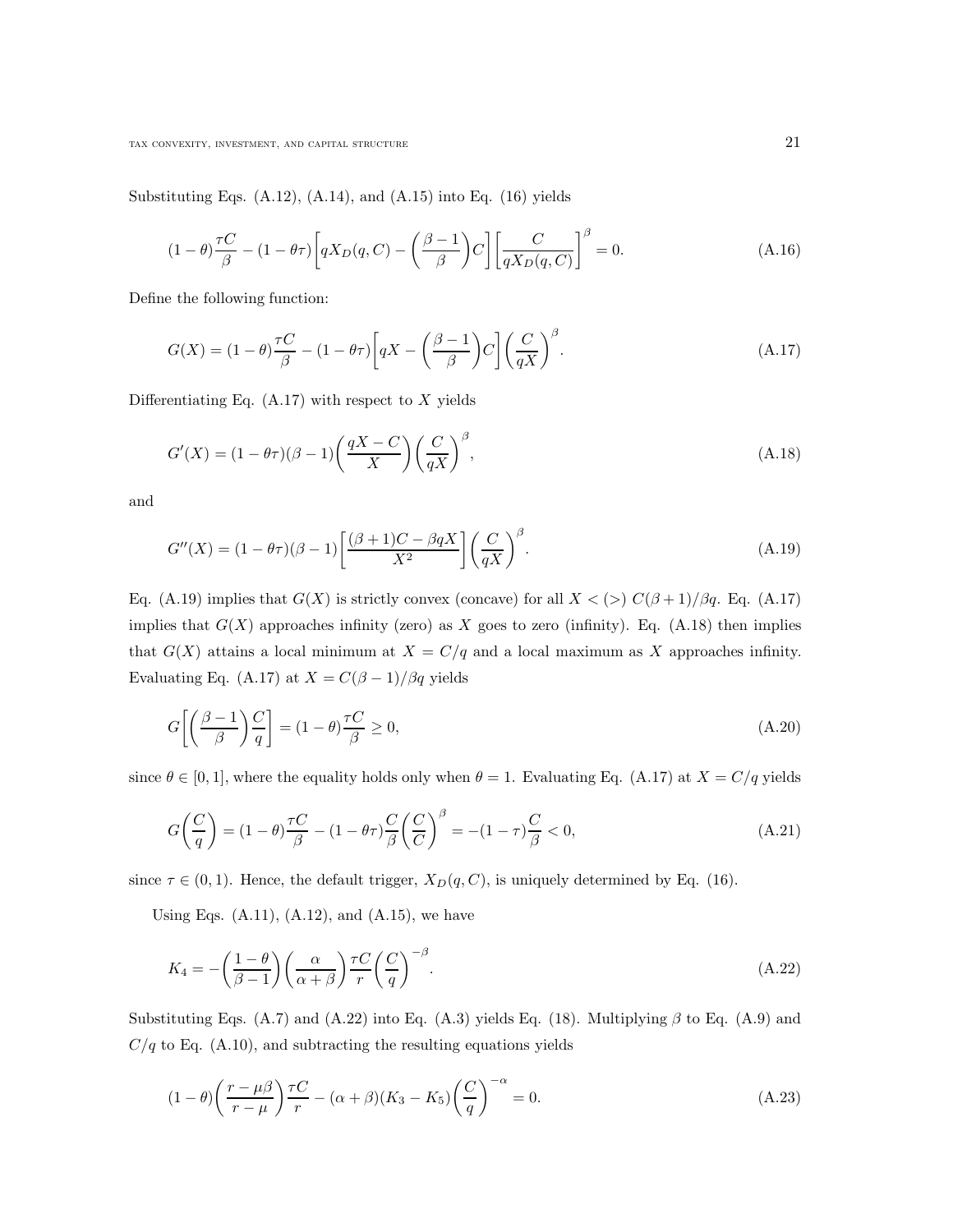Substituting (A.13) and (A.15) into Eq. (A.23) yields

$$
K_5 = K_3 - \left(\frac{1-\theta}{\alpha+1}\right) \left(\frac{\beta}{\alpha+\beta}\right) \frac{\tau C}{r} \left(\frac{C}{q}\right)^{\alpha}.
$$
\n(A.24)

Substituting Eqs. (A.7) and (A.24) into Eq. (A.4) with  $K_6 = 0$  yields Eq. (19).

# B. Derivation of Eqs.  $(40)$  and  $(41)$

Differentiating Eq.  $(16)$  with respect to q yields

$$
\frac{\partial X_D(q, C)}{\partial q} = -\frac{X_D(q, C)}{q}.\tag{A.25}
$$

Differentiating Eq.  $(16)$  with respect to C yields

$$
\frac{\partial X_D(q, C)}{\partial C} = \frac{X_D(q, C)}{C}.\tag{A.26}
$$

Suppose first that  $C^L \ge q^L X_I^L$ . In this case, the first-order conditions for the optimization problem on the right-hand side of Eq. (39) are given by

$$
(1 - \theta\tau) \left(\frac{q^L X_I^L}{r - \mu}\right) + \alpha \left[\frac{C^L}{r} - (1 - b)(1 - \tau) \frac{q^L X_D(q^L, C^L)}{r - \mu}\right] \left[\frac{X_D(q^L, C^L)}{X_I^L}\right]^\alpha
$$
  

$$
-(1 - \theta\tau) \alpha \left(\frac{\beta - 1}{\alpha + \beta}\right) \left[\left(\frac{\beta}{\beta - 1}\right) \frac{C^L}{r} - \frac{q^L X_D(q^L, C^L)}{r - \mu}\right] \left[\frac{X_D(q^L, C^L)}{X_I^L}\right]^\alpha
$$
  

$$
-(1 - \theta) \left(\frac{\beta}{\beta - 1}\right) \left(\frac{\alpha}{\alpha + \beta}\right) \frac{\tau C^L}{r} \left(\frac{q^L X_I^L}{C^L}\right)^\beta - q^L I'(q^L) = 0,
$$
 (A.27)  

$$
(1 - \theta\tau) \left(\frac{q^L X_I^L}{r - \mu}\right) - \left(\frac{\alpha + \beta}{\beta - 1}\right) \left[\frac{C^L}{r} - (1 - b)(1 - \tau) \frac{q^L X_D(q^L, C^L)}{r - \mu}\right] \left[\frac{X_D(q^L, C^L)}{X_I^L}\right]^\alpha
$$
  

$$
+(1 - \theta\tau) \left[\left(\frac{\beta}{\beta - 1}\right) \frac{C^L}{r} - \frac{q^L X_D(q^L, C^L)}{r - \mu}\right] \left[\frac{X_D(q^L, C^L)}{X_I^L}\right]^\alpha
$$
  

$$
+ \left(\frac{\beta}{\beta - 1}\right) \left[\frac{\theta\tau C^L}{r} - I(q^L)\right] = 0,
$$
 (A.28)

and

$$
\frac{\theta \tau C^L}{r} - (\alpha + 1) \left[ \frac{C^L}{r} - (1 - b)(1 - \tau) \frac{q^L X_D(q^L, C^L)}{r - \mu} \right] \left[ \frac{X_D(q^L, C^L)}{X_I^L} \right]^\alpha
$$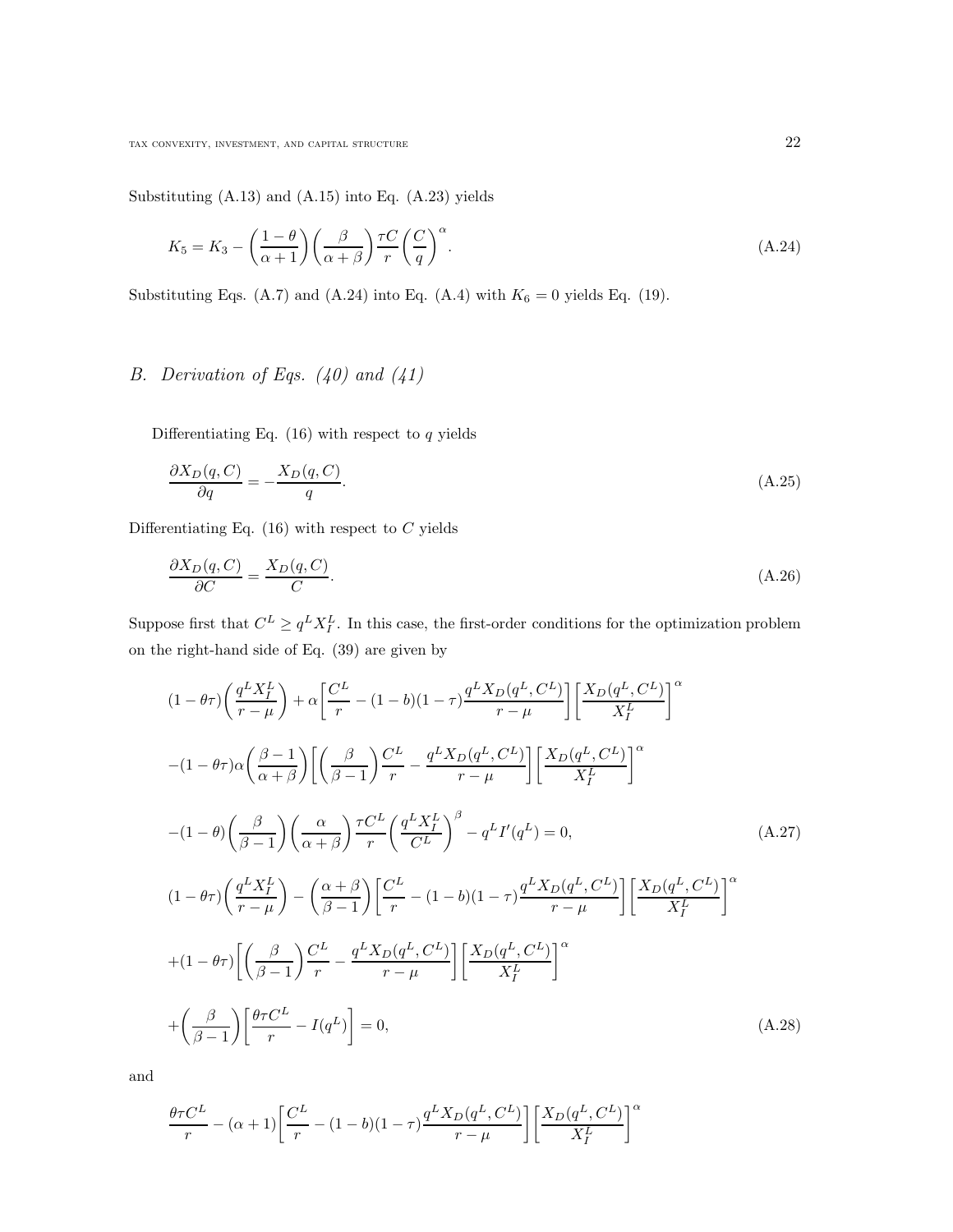tax convexity, investment, and capital structure  $23$ 

$$
+(1 - \theta)\alpha + 1\alpha \left(\frac{\beta - 1}{\alpha + \beta}\right) \left[ \left(\frac{\beta}{\beta - 1}\right) \frac{C^L}{r} - \frac{q^L X_D(q^L, C^L)}{r - \mu} \right] \left[ \frac{X_D(q^L, C^L)}{X_I^L} \right]^\alpha
$$
  
+ 
$$
(1 - \theta) \left( \frac{\alpha}{\alpha + \beta} \right) \frac{\tau C^L}{r} \left( \frac{q^L X_I^L}{C^L} \right)^\beta = 0,
$$
 (A.29)

where we have used Eqs. (A.25) and (A.26). Multiplying  $\alpha/(\alpha + 1)$  to Eq. (A.29) and adding the resulting equation to Eq. (A.27) yields

$$
(1 - \theta \tau) \left(\frac{q^L X_I^L}{r - \mu}\right) + \left(\frac{\alpha}{\alpha + 1}\right) \frac{\tau C^L}{r} \left[\theta - \left(\frac{1 - \theta}{\beta - 1}\right) \left(\frac{q^L X_I^L}{C^L}\right)^{\beta}\right] = q^L I'(q^L). \tag{A.30}
$$

Multiplying  $(\alpha + \beta)/(\beta - 1)(\alpha + 1)$  to Eq. (A.29) and subtracting the resulting equation from Eq. (A.28) yields

$$
(1 - \theta \tau) \left(\frac{q^L X_I^L}{r - \mu}\right) + \left(\frac{\alpha}{\alpha + 1}\right) \frac{\tau C^L}{r} \left[\theta - \left(\frac{1 - \theta}{\beta - 1}\right) \left(\frac{q^L X_I^L}{C^L}\right)^{\beta}\right] = \left(\frac{\beta}{\beta - 1}\right) I(q^L). \tag{A.31}
$$

Using Eqs.  $(17)$ ,  $(18)$ ,  $(38)$ , and  $(A.29)$ , we have

$$
V^{L}(q^{L}, X_{I}^{L}, C^{L}) = (1 - \theta \tau) \left( \frac{q^{L} X_{I}^{L}}{r - \mu} \right) + \left( \frac{\alpha}{\alpha + 1} \right) \frac{\tau C^{L}}{r} \left[ \theta - \left( \frac{1 - \theta}{\beta - 1} \right) \left( \frac{q^{L} X_{I}^{L}}{C^{L}} \right)^{\beta} \right].
$$
 (A.32)

Substituting Eq. (A.32) into Eqs. (A.30) and (A.31) yields Eq. (40) and Eq. (41), respectively.

Suppose now that  $C^L < q^L X_I^L$ . In this case, the first-order conditions for the optimization problem on the right-hand side of Eq. (39) are given by

$$
(1 - \tau) \left(\frac{q^L X_I^L}{r - \mu}\right) + \alpha \left[\frac{C^L}{r} - (1 - b)(1 - \tau)\frac{q^L X_D(q^L, C^L)}{r - \mu}\right] \left[\frac{X_D(q^L, C^L)}{X_I^L}\right]^\alpha
$$
  

$$
-(1 - \theta\tau)\alpha \left(\frac{\beta - 1}{\alpha + \beta}\right) \left[\left(\frac{\beta}{\beta - 1}\right) \frac{C^L}{r} - \frac{q^L X_D(q^L, C^L)}{r - \mu}\right] \left[\frac{X_D(q^L, C^L)}{X_I^L}\right]^\alpha
$$
  

$$
+(1 - \theta) \left(\frac{\alpha}{\alpha + 1}\right) \left(\frac{\beta}{\alpha + \beta}\right) \frac{\tau C^L}{r} \left(\frac{C^L}{q^L X_I^L}\right)^\alpha - q^L I'(q^L) = 0,
$$
 (A.33)  

$$
(1 - \tau) \left(\frac{q^L X_I^L}{r - \mu}\right) - \left(\frac{\alpha + \beta}{\beta - 1}\right) \left[\frac{C^L}{r} - (1 - b)(1 - \tau)\frac{q^L X_D(q^L, C^L)}{r - \mu}\right] \left[\frac{X_D(q^L, C^L)}{X_I^L}\right]^\alpha
$$
  

$$
+(1 - \theta\tau) \left[\left(\frac{\beta}{\beta - 1}\right) \frac{C^L}{r} - \frac{q^L X_D(q^L, C^L)}{r - \mu}\right] \left[\frac{X_D(q^L, C^L)}{X_I^L}\right]^\alpha
$$
  

$$
-\left(\frac{1 - \theta}{\alpha + 1}\right) \left(\frac{\beta}{\beta - 1}\right) \frac{\tau C^L}{r} \left(\frac{C^L}{q^L X_I^L}\right)^\alpha + \left(\frac{\beta}{\beta - 1}\right) \left[\frac{\tau C^L}{r} - I(q^L)\right] = 0,
$$
 (A.34)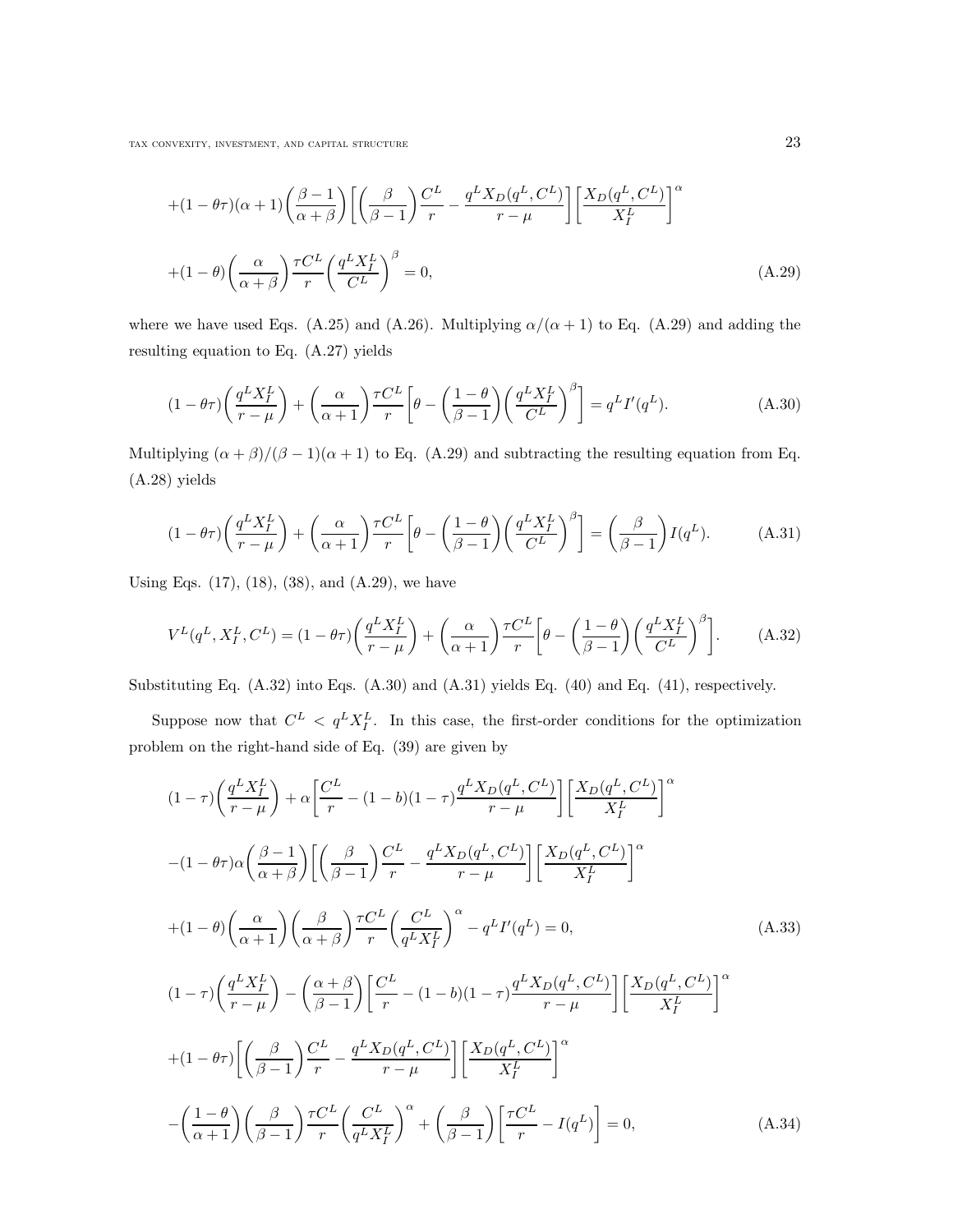and

$$
\frac{\tau C^L}{r} - (\alpha + 1) \left[ \frac{C^L}{r} - (1 - b)(1 - \tau) \frac{q^L X_D(q^L, C^L)}{r - \mu} \right] \left[ \frac{X_D(q^L, C^L)}{X_I^L} \right]^\alpha
$$
  
+(1 -  $\theta \tau$ )( $\alpha$  + 1)  $\left( \frac{\beta - 1}{\alpha + \beta} \right) \left[ \left( \frac{\beta}{\beta - 1} \right) \frac{C^L}{r} - \frac{q^L X_D(q^L, C^L)}{r - \mu} \right] \left[ \frac{X_D(q^L, C^L)}{X_I^L} \right]^\alpha$   
-(1 -  $\theta$ )  $\left( \frac{\beta}{\alpha + \beta} \right) \frac{\tau C^L}{r} \left( \frac{C^L}{q^L X_I^L} \right)^\alpha = 0,$  (A.35)

where we have used Eqs. (A.25) and (A.26). Multiplying  $\alpha/(\alpha + 1)$  to Eq. (A.35) and adding the resulting equation to Eq. (A.33) yields

$$
(1 - \tau) \left(\frac{q^L X_I^L}{r - \mu}\right) + \left(\frac{\alpha}{\alpha + 1}\right) \frac{\tau C^L}{r} = q^L I'(q^L). \tag{A.36}
$$

Multiplying  $(\alpha + \beta)/(\beta - 1)(\alpha + 1)$  to Eq. (A.35) and subtracting the resulting equation from Eq. (A.34) yields

$$
(1 - \tau) \left(\frac{q^L X_I^L}{r - \mu}\right) + \left(\frac{\alpha}{\alpha + 1}\right) \frac{\tau C^L}{r} = \left(\frac{\beta}{\beta - 1}\right) I(q^L). \tag{A.37}
$$

Using Eqs. (17), (18), (38), and (A.29), we have

$$
V^{L}(q^{L}, X_{I}^{L}, C^{L}) = (1 - \tau) \left(\frac{q^{L} X_{I}^{L}}{r - \mu}\right) + \left(\frac{\alpha}{\alpha + 1}\right) \frac{\tau C^{L}}{r}.
$$
\n(A.38)

Substituting Eq. (A.38) into Eqs. (A.36) and (A.37) yields Eq. (40) and Eq. (41), respectively.

# C. Derivation of Eqs.  $(45)$  and  $(46)$

Suppose first that  $C \geq q(C)X_I(C)$ . In this case, the first-order conditions for the optimization problem on the right-hand side of Eq. (39) are given by

$$
(1 - \theta\tau) \left[ \frac{q(C)X_I(C)}{r - \mu} \right] + \alpha \left\{ \frac{C}{r} - (1 - b)(1 - \tau) \frac{q(C)X_D[q(C), C]}{r - \mu} \right\} \left\{ \frac{X_D[q(C), C]}{X_I(C)} \right\}^{\alpha}
$$

$$
-(1 - \theta\tau)\alpha \left( \frac{\beta - 1}{\alpha + \beta} \right) \left\{ \left( \frac{\beta}{\beta - 1} \right) \frac{C}{r} - \frac{q(C)X_D[q(C), C]}{r - \mu} \right\} \left\{ \frac{X_D[q(C), C]}{X_I(C)} \right\}^{\alpha}
$$

$$
-(1 - \theta) \left( \frac{\beta}{\beta - 1} \right) \left( \frac{\alpha}{\alpha + \beta} \right) \frac{\tau C}{r} \left[ \frac{q(C)X_I(C)}{C} \right]^{\beta} - q(C)I'[q(C)] = 0,
$$
(A.39)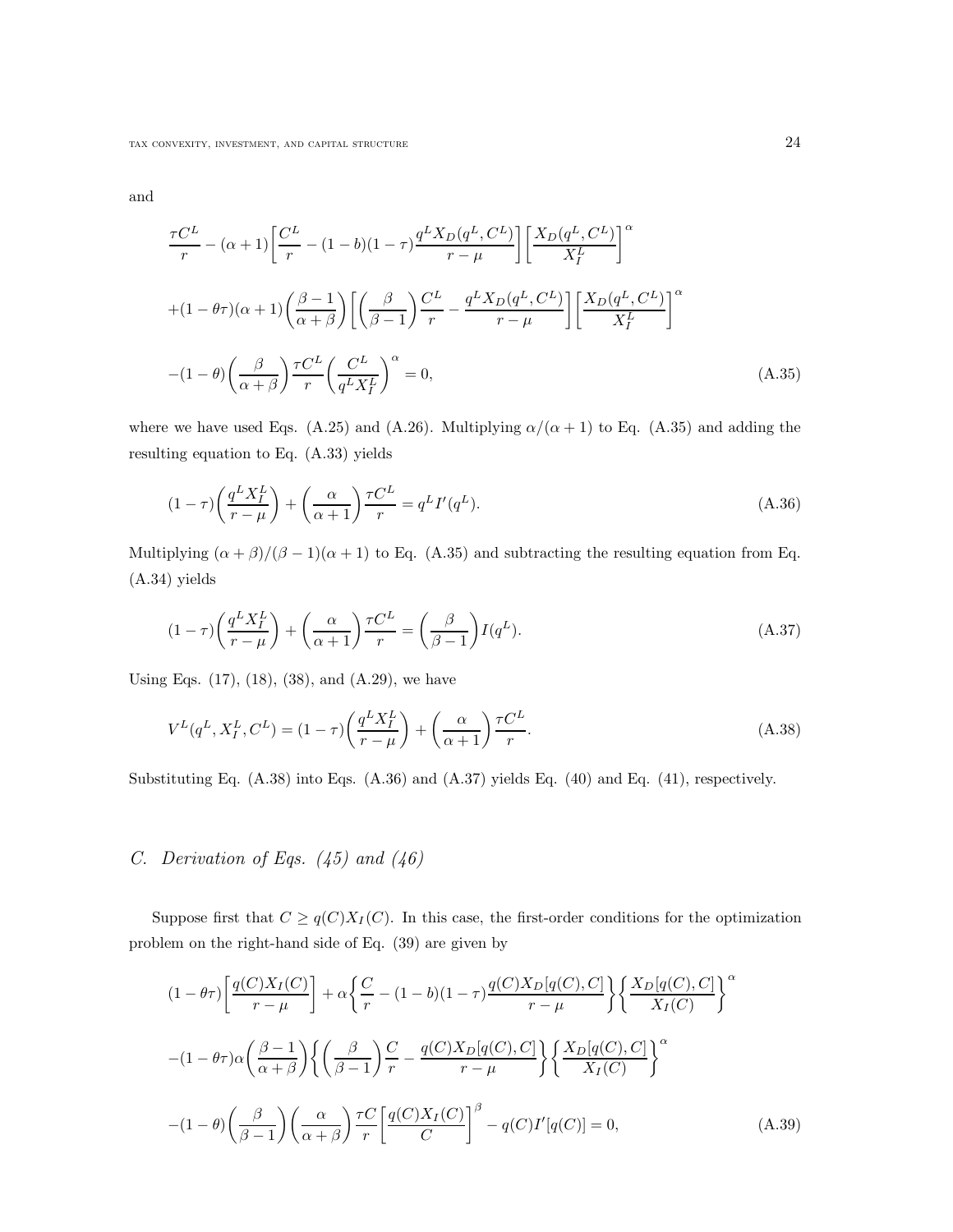and

$$
(1 - \theta\tau) \left[ \frac{q(C)X_I(C)}{r - \mu} \right] - \left( \frac{\alpha + \beta}{\beta - 1} \right) \left\{ \frac{C}{r} - (1 - b)(1 - \tau) \frac{q(C)X_D[q(C), C]}{r - \mu} \right\} \left\{ \frac{X_D[q(C), C]}{X_I(C)} \right\}^{\alpha}
$$
  
+(1 - \theta\tau) \left[ \left( \frac{\beta}{\beta - 1} \right) \frac{C}{r} - \frac{q(C)X\_D[q(C), C]}{r - \mu} \right] \left\{ \frac{X\_D[q(C), C]}{X\_I(C)} \right\}^{\alpha}  
+(\frac{\beta}{\beta - 1}) \left\{ \frac{\theta\tau C}{r} - I[q(C)] \right\} = 0. \tag{A.40}

Using the Envelope Theorem to differentiate  $V^L[q(C), X_I(C), C]$  with respect to C yields

$$
\frac{\partial V^{L}[q(C), X_{I}(C), C]}{\partial C}
$$
\n
$$
= \frac{\theta \tau C}{r} - (\alpha + 1) \left\{ \frac{C}{r} - (1 - b)(1 - \tau) \frac{q(C)X_{D}[q(C), C]}{r - \mu} \right\} \left\{ \frac{X_{D}[q(C), C]}{X_{I}(C)} \right\}^{\alpha}
$$
\n
$$
+ (1 - \theta \tau)(\alpha + 1) \left( \frac{\beta - 1}{\alpha + \beta} \right) \left\{ \left( \frac{\beta}{\beta - 1} \right) \frac{C}{r} - \frac{q(C)X_{D}[q(C), C]}{r - \mu} \right\} \left\{ \frac{X_{D}[q(C), C]}{X_{I}(C)} \right\}^{\alpha}
$$
\n
$$
+ (1 - \theta) \left( \frac{\alpha}{\alpha + \beta} \right) \frac{\tau C}{r} \left[ \frac{q(C)X_{I}(C)}{C} \right]^{\beta}, \tag{A.41}
$$

where we have used Eqs. (17) and (18). Substituting Eqs. (17) and (18) with  $q = q(C)$  and  $X_I = X_I(C)$  and Eq. (A.41) into Eqs. (A.39) and (A.40) yields Eqs. (45) and (46), respectively.

Suppose now that  $C < q(C)X_I(C)$ . In this case, the first-order conditions for the optimization problem on the right-hand side of Eq. (39) are given by

$$
(1 - \tau) \left[ \frac{q(C)X_I(C)}{r - \mu} \right] + \alpha \left\{ \frac{C}{r} - (1 - b)(1 - \tau) \frac{q(C)X_D[q(C), C]}{r - \mu} \right\} \left\{ \frac{X_D[q(C), C]}{X_I(C)} \right\}^{\alpha}
$$

$$
-(1 - \theta \tau) \alpha \left( \frac{\beta - 1}{\alpha + \beta} \right) \left\{ \left( \frac{\beta}{\beta - 1} \right) \frac{C}{r} - \frac{q(C)X_D[q(C), C]}{r - \mu} \right\} \left\{ \frac{X_D[q(C), C]}{X_I(C)} \right\}^{\alpha}
$$

$$
+(1 - \theta) \left( \frac{\alpha}{\alpha + 1} \right) \left( \frac{\beta}{\alpha + \beta} \right) \frac{\tau C}{r} \left[ \frac{C}{q(C)X_I(C)} \right]^{\alpha} - q(C)I'[q(C)] = 0,
$$
(A.42)

and

$$
(1 - \tau) \left[ \frac{q(C)X_I(C)}{r - \mu} \right] - \left( \frac{\alpha + \beta}{\beta - 1} \right) \left[ \frac{C}{r} - (1 - b)(1 - \tau) \frac{q(C)X_D[q(C), C]}{r - \mu} \right] \left\{ \frac{X_D[q(C), C]}{X_I(C)} \right\}^{\alpha}
$$

$$
+ (1 - \theta)\left\{ \left( \frac{\beta}{\beta - 1} \right) \frac{C}{r} - \frac{q(C)X_D[q(C), C]}{r - \mu} \right\} \left\{ \frac{X_D[q(C), C]}{X_I(C)} \right\}^{\alpha}
$$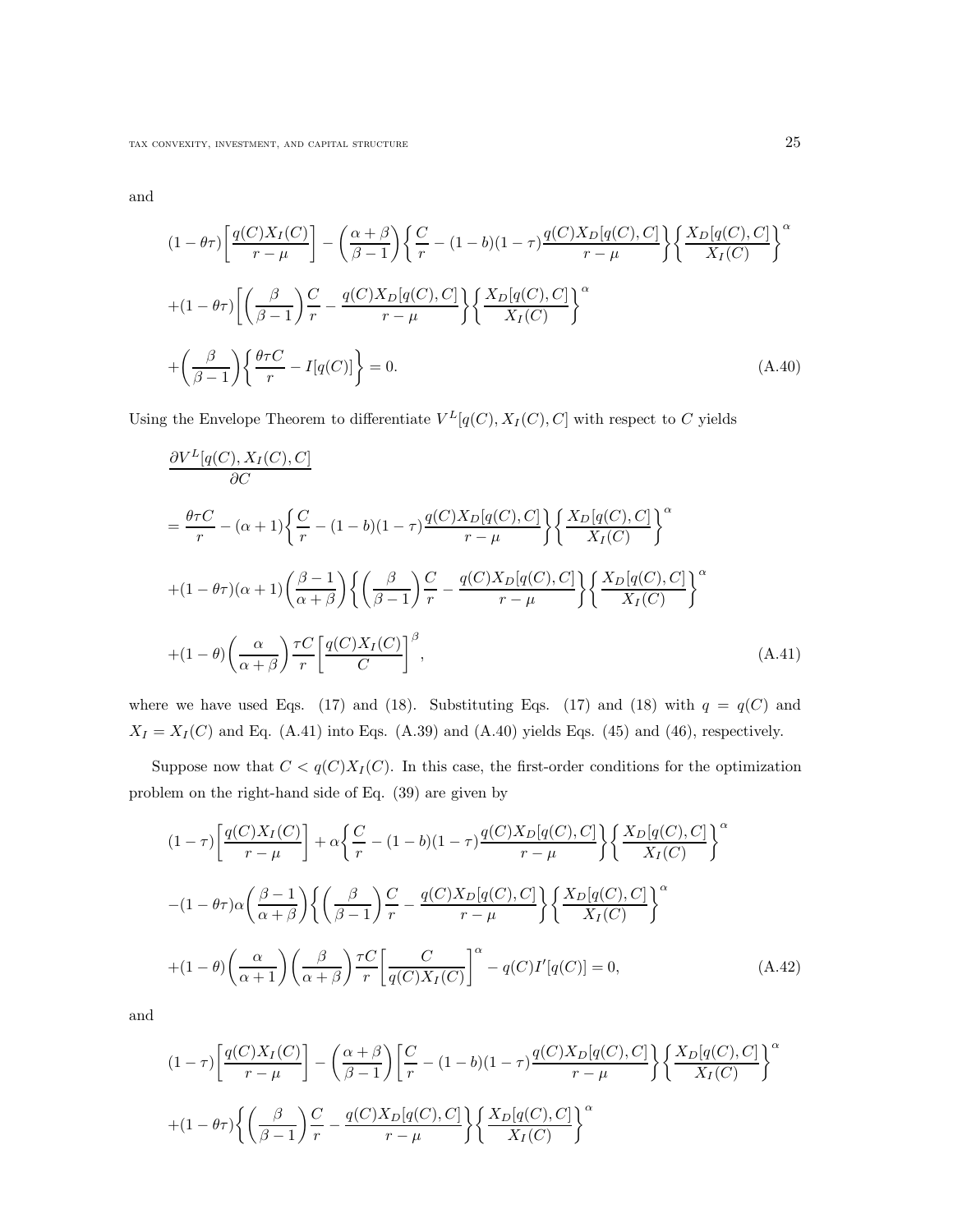$$
-\left(\frac{1-\theta}{\alpha+1}\right)\left(\frac{\beta}{\beta-1}\right)\frac{\tau C}{r}\left[\frac{C}{q(C)X_I(C)}\right]^\alpha + \left(\frac{\beta}{\beta-1}\right)\left\{\frac{\tau C}{r} - I[q(C)]\right\} = 0,
$$
\n(A.43)

Using the Envelope Theorem to differentiate  $V^L[q(C), X_I(C), C]$  with respect to C yields

$$
\frac{\partial V^{L}[q(C), X_{I}(C), C]}{\partial C}
$$
\n
$$
= \frac{\tau C}{r} - (\alpha + 1) \left\{ \frac{C}{r} - (1 - b)(1 - \tau) \frac{q(C)X_{D}[q(C), C]}{r - \mu} \right\} \left\{ \frac{X_{D}[q(C), C]}{X_{I}(C)} \right\}^{\alpha}
$$
\n
$$
+ (1 - \theta \tau)(\alpha + 1) \left( \frac{\beta - 1}{\alpha + \beta} \right) \left\{ \left( \frac{\beta}{\beta - 1} \right) \frac{C}{r} - \frac{q(C)X_{D}[q(C), C]}{r - \mu} \right\} \left\{ \frac{X_{D}[q(C), C]}{X_{I}(C)} \right\}^{\alpha}
$$
\n
$$
- (1 - \theta) \left( \frac{\beta}{\alpha + \beta} \right) \frac{\tau C}{r} \left[ \frac{C}{q(C)X_{I}(C)} \right]^{\alpha}, \tag{A.44}
$$

where we have used Eqs. (17) and (19). Substituting Eqs. (17) and (19) with  $q = q(C)$  and  $X_I = X_I(C)$  and Eq. (A.44) into Eqs. (A.42) and (A.43) yields Eqs. (45) and (46), respectively.

## References

- Abel, A. B., Dixit, A. K., Eberly, J. C., Pindyck, R. S., 1996. Options, the value of capital, and investment. Quarterly Journal of Economics 111, 753–777.
- Bar-Ilan, A., Strange, W. C., 1999. The timing and intensity of investment. Journal of Macroeconomics 21, 57–77.
- Brennan, M. J., Schwartz, E. S., 1978. Corporate income taxes, valuation, and the problem of optimal capital structure. Journal of Business 51, 103–114.
- Capozza, D. R., Li, Y., 1994. The intensity and timing of investment: the case of land. American Economic Review 84, 889–904.
- Capozza, D. R., Li, Y., 2002. Optimal land development decisions. Journal of Urban Economics 51, 123–142.
- Childs, P. D., Mauer, D. C., Ott, S. H., 2005. Interactions of corporate financing and investment decisions: the effects of agency conflicts. Journal of Financial Economics 76, 667–690.
- Dammon, R. M., Senbet, L. W., 1988. The effect of taxes and depreciation on corporate investment and financial leverage. Journal of Finance 43, 357–373.
- Dixit, A. K., 1993. The Art of Smooth Pasting. Harwood Academic Publishers, Chur, Switzerland.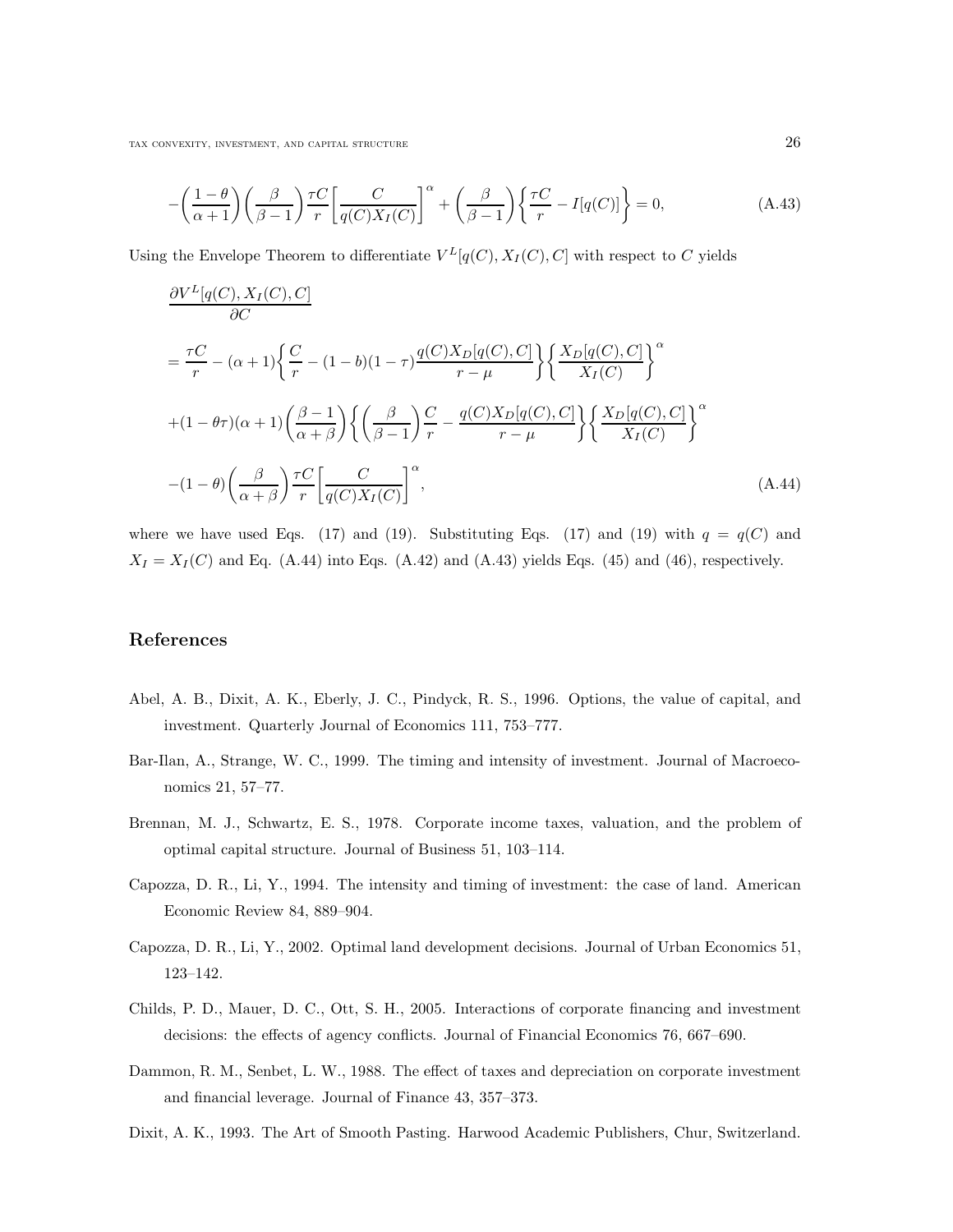- Dixit, A. K., Pindyck, R. S., 1994. Investment Under Uncertainty. Princeton University Press, Princeton, NJ.
- Dotan, A., Ravid, S. A., 1985. On the interaction of real and financial decisions of the firm under uncertainty. Journal of Finance 40, 501–517.
- Goldstein, R., Ju, N., Leland, H. E., 2001. An EBIT-based model of dynamic capital structure. Journal of Business 74, 483–512.
- Graham, J. R., Smith, C. W., 1999. Tax incentives to hedge. Journal of Finance 54, 2241–2262.
- Karatzas, I., Shreve, S. E., 1988. Brownian Motion and Stochastic Calculus. Springer-Verlag, Berlin, Germany.
- Leland, H. E., 1994. Corporate debt value, bond covenants, and optimal capital structure. Journal of Finance 49, 1213–1252.
- Mauer, D. C., Sarkar, S., 2005. Real options, agency conflicts, and optimal capital structure. Journal of Banking and Finance 29, 1405–1428.
- Mauer, D. C., Triantis, A. J., 1994. Interactions of corporate financing and investment decisions: a dynamic framework. Journal of Finance 49, 1253–1277.
- McDonald, R., Siegel, D., 1986. The value of waiting to invest. Quarterly Journal of Economics 101, 707–727.
- Mello, A. S., Parsons, J. E., 1992. Measuring the agency cost of debt. Journal of Finance 47, 1887–1904.
- Modigliani, F., Miller, M. H., 1958. The cost of capital, corporation finance and the theory of investment. American Economic Review 48, 261–297.
- Morellec, E., 2001. Asset liquidity, capital structure, and secured debt. Journal of Financial Economics 61, 173–206.
- Myers, S. C., 1974. Interactions of corporate financing and investment decisions—implications for capital budgeting. Journal of Finance 29, 1–25.
- Myers, S. C., 1977. Determinants of corporate borrowing. Journal of Financial Economics 5, 147– 175.
- Myers, S. C., Majluf, N. S., 1984. Corporate financing and investment decisions when firms have information that investors do not have. Journal of Financial Economics 13, 187–221.
- Rajan, R., Zingales, L., 1995. What do we know about capital structure? Some evidence from international data. Journal of Finance 50, 1421–1460.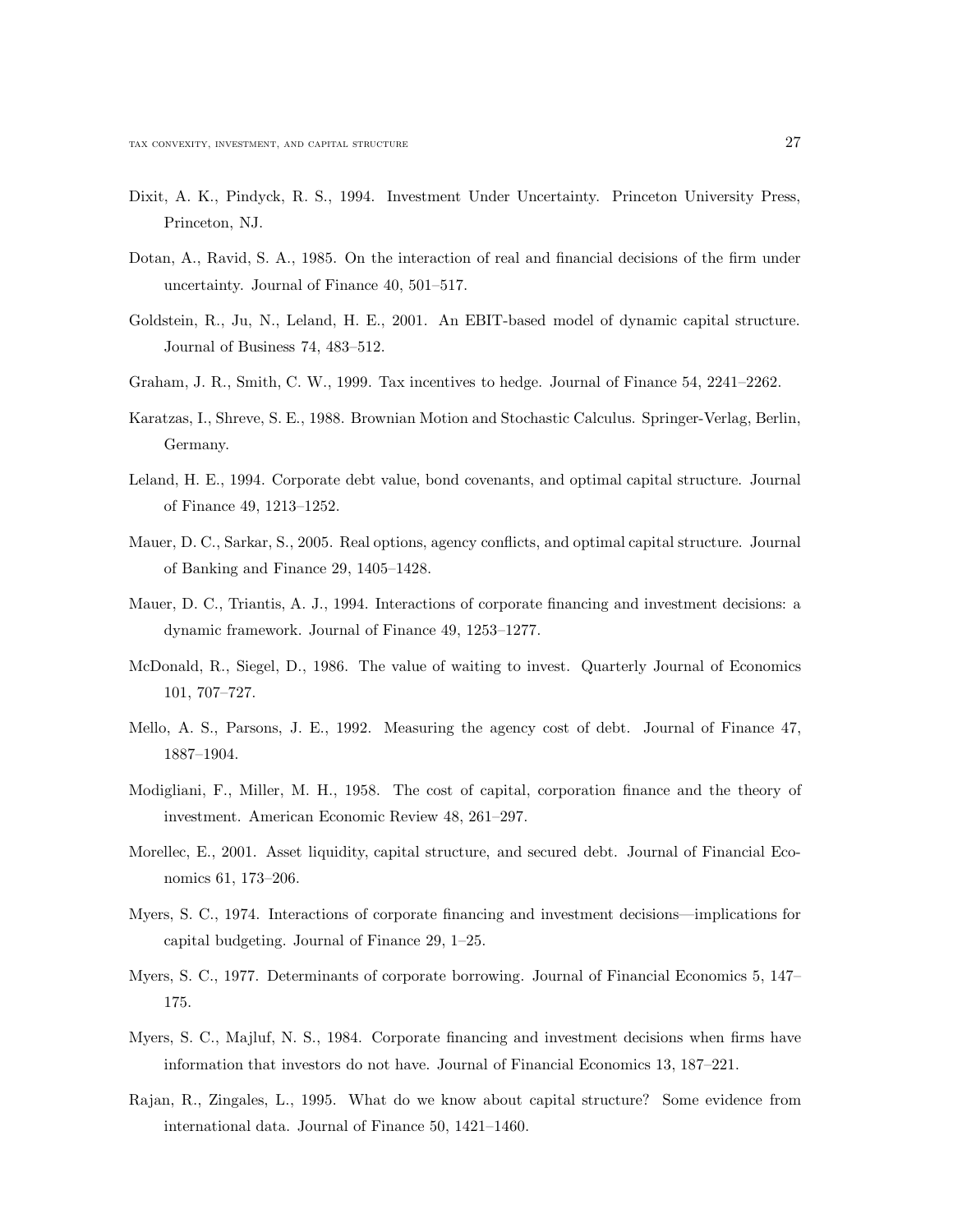- Sarkar, S., 2000. On the investment-uncertainty relationship in a real options model. Journal of Economic Dynamics and Control 24, 219–225.
- Sarkar, S., 2008. Can tax convexity be ignored in corporate financing decisions? Journal of Banking and Finance 32, 1310–1321.
- Sarkar, S., Goukasian, L., 2006. The effect of tax convexity on corporate investment decisions and tax burdens. Journal of Public Economic Theory 8, 293–320.
- Shackleton, M. B., Wojakowski, R., 2002. The expected return and exercise time of Merton-style real options. Journal of Business Finance and Accounting 29, 541–555.
- Wong, K. P., 2007. The effect of uncertainty on investment timing in a real options model. Journal of Economic Dynamics and Control 31, 2152–2167.
- Wong, K. P., 2010. On the neutrality of debt in investment intensity. Annals of Finance 6, in press.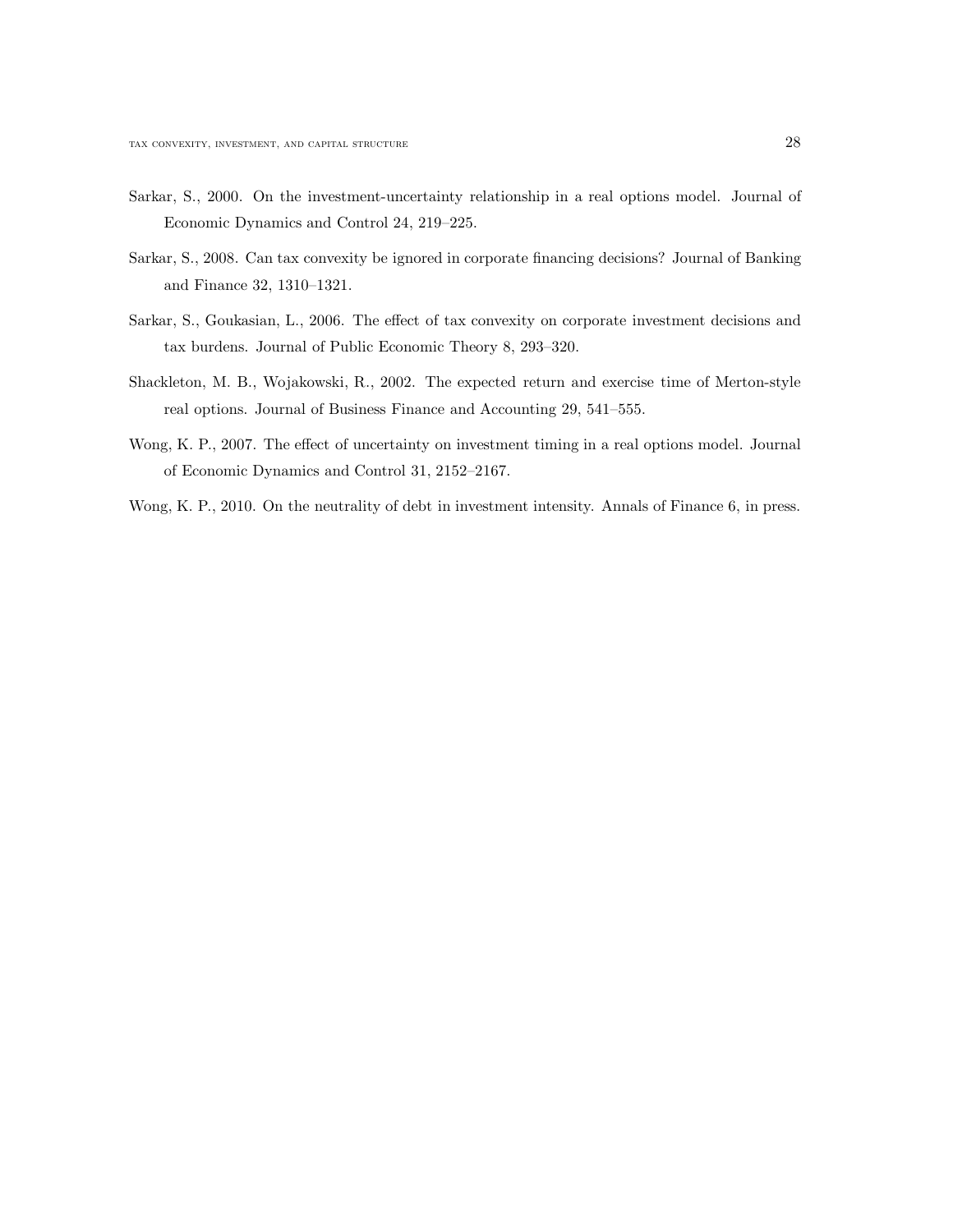| Coupon<br>payment | Tax<br>convexity | Investment<br>intensity | Investment<br>trigger | Default<br>trigger | Leverage<br>ratio |
|-------------------|------------------|-------------------------|-----------------------|--------------------|-------------------|
| $\cal C$          | $\theta$         | q(C)                    | $X_I(C)$              | $X_D[q(C),C]$      |                   |
| $\boldsymbol{0}$  | [0,1]            | 2.0551                  | 2.4508                | $\overline{0}$     | $\boldsymbol{0}$  |
| $\mathbf{1}$      | $\mathbf{1}$     | 1.9828                  | 2.1911                | 0.1968             | 0.1879            |
| $\mathbf{1}$      | 0.4              | 1.9860                  | 2.2006                | 0.2031             | 0.1867            |
| $\mathbf{1}$      | $\theta$         | 1.9879                  | 2.2064                | 0.2070             | 0.1860            |
| 3                 | $\mathbf{1}$     | 2.0251                  | 2.2533                | 0.5780             | 0.4654            |
| 3                 | 0.4              | 2.0434                  | 2.3121                | 0.5921             | 0.4527            |
| 3                 | $\boldsymbol{0}$ | 2.0540                  | 2.3466                | 0.6010             | 0.4456            |
| $\bf 5$           | $\mathbf{1}$     | 2.1576                  | 2.6398                | 0.9041             | 0.5796            |
| $\overline{5}$    | 0.4              | 2.1840                  | 2.7374                | 0.9234             | 0.5600            |
| $\bf 5$           | $\boldsymbol{0}$ | 2.1991                  | 2.7943                | 0.9356             | 0.5489            |
| $\overline{7}$    | $\mathbf{1}$     | 2.2868                  | 3.0801                | 1.1943             | 0.6330            |
| 7                 | 0.4              | 2.3176                  | 3.2091                | 1.2182             | 0.6105            |
| $\overline{7}$    | $\boldsymbol{0}$ | 2.3352                  | 3.2844                | 1.2334             | 0.5978            |
| 9                 | $\mathbf{1}$     | 2.4020                  | 3.5228                | 1.4618             | 0.6632            |
| 9                 | 0.4              | 2.4359                  | 3.6800                | 1.4902             | 0.6392            |
| 9                 | $\boldsymbol{0}$ | 2.4553                  | 3.7717                | 1.5083             | 0.6256            |

Table 1. Behavior of the firm facing the exogenously given coupon payment for different degrees of tax convexity

The risk-neutral, owner-managed firm has an option to invest in a project. The firm's investment decisions are characterized by the investment trigger,  $X_I$ , at which the investment option is exercised, and by the investment intensity, q, according to the investment cost function,  $I(q) = 10 + q^4$ . At the investment instant, the firm raise the amount,  $D(q, X_I, C)$ , from debt holders subject to the exogenously given coupon payment,  $C \geq 0$ , and the rest,  $I(q) - D(q, X_I, C)$ , from equity holders. The parameter values are as follows: the riskless rate of interest,  $r$ , is  $8\%$ ; the corporate income tax rate is either  $\tau$  or  $\theta\tau$ , depending on whether the taxable income is positive or negative, respectively, where  $\tau = 15\%$  and  $\theta \in [0, 1]$ ; the bankruptcy cost parameter, b, is 30%; and the state variable,  $X_t$ , takes on the initial value,  $X_0 = 1$ , with the annualized growth rate,  $\mu = 2\%$ , and the annualized standard deviation,  $\sigma = 30\%$ .